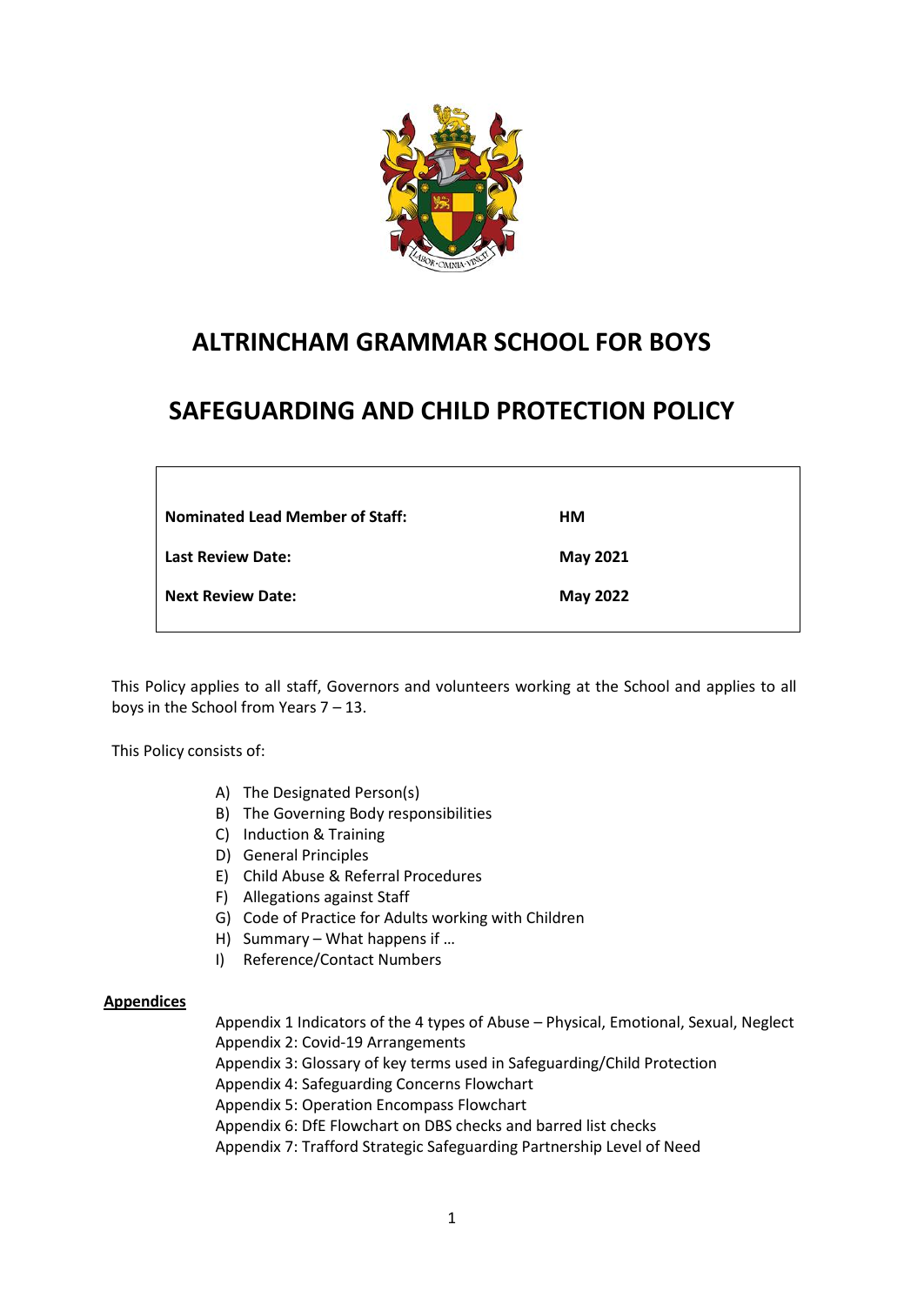## **What is the Difference between Safeguarding and Child Protection?**

Safeguarding is what we do as a community to protect individuals (in particular children and vulnerable adults) from harm such as abuse, neglect and sexual exploitation. In short, safeguarding is what we do to prevent harm, while child protection is the way in which we respond to harm. It described the activity that is undertaken to protect specific children who are suffering or likely to suffer significant harm

## **A. THE DESIGNATED SENIOR PERSON**

The Designated Senior Person for Child Protection in this school is: **NAME: Edward Hall (Deputy Head)**

A Deputy DSP should be appointed to act in the absence/unavailability of the DSP. The Deputy designated Senior Person for Child Protection in this school is: **NAME: Helen Short (Head of Year 7)**

The Governor with responsibility for Safeguarding and Child Protection is: **Mrs Nisha Sathi (Governor)**

It is the role of the Designated Senior Person for Child Protection to:

- Ensure that he/she receives refresher training annually to keep his or her knowledge and skills up-to-date.
- Ensure that all staff who work with children undertake appropriate training to equip them to carry out their responsibilities for child protection effectively and that this is kept up to date by refresher training at two yearly intervals.
- Ensure that newly appointed staff receive a child protection induction.
- Ensure that all staff and volunteers are made aware of the school's arrangements for child protection.
- Ensure that the school operates within the legislative framework and recommended guidance.
- Ensure that the Head Teacher is kept fully informed of any concerns.
- Develop effective working relationships with other agencies and services.
- Decide whether to take further action about specific concerns (e.g. refer to Social Services, Police etc).
- Liaise with Multi-Agencies over suspected cases of child abuse.
- Ensure that accurate records (including electronic records) relating to individual children are kept in a secure place and kept 'confidential' (restricted access), and that these records are passed securely should the child transfer to a new provision.
- Submit reports to ensure the school's attendance at Child Protection Conferences and contribute to decision making and delivery of actions planned to safeguard the child.
- Ensure that the school effectively monitors children about whom there are concerns, including notifying the appropriate agencies of the absence of a child who is the subject of a child protection plan.
- Provide guidance to parents, children and staff about obtaining suitable support.

## **B. THE GOVERNING BODY**

The Governing Body has overall responsibility for ensuring that there are sufficient measures in place to safeguard the children in their establishment.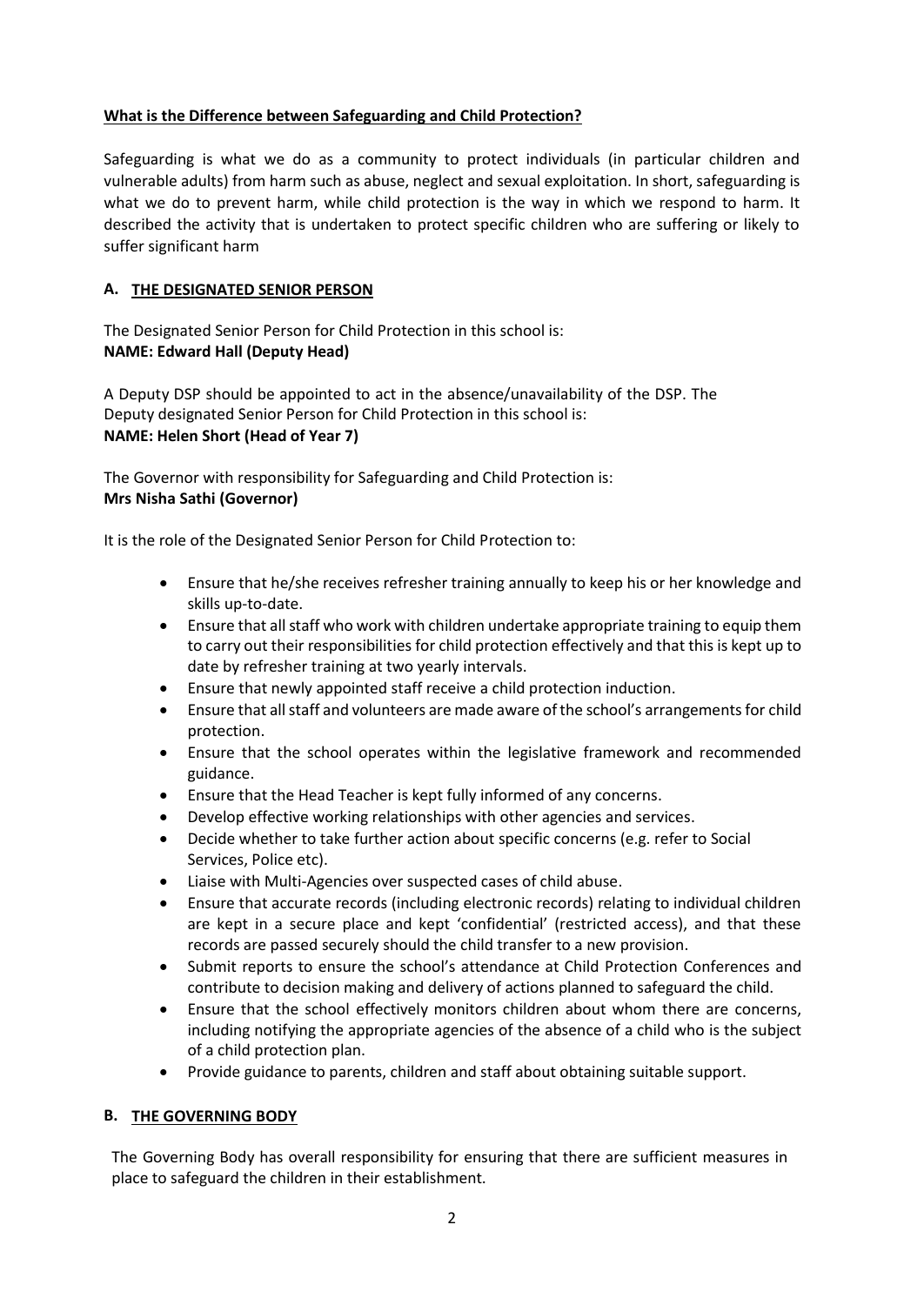In particular, the Governing Body must ensure:

- Child protection policy and procedures are in place.
- Safe recruitment procedures are followed (see **Appendix 6** DfE flowchart on DBS checks and barred list checks).
- Appointment of a DSL who is a senior member of school leadership team.
- Relevant child protection training for school staff/volunteers is attended.
- Safe management of allegations.
- Deficiencies or weaknesses in child protection arrangements are remedied without delay.
- A member of the Governing Body (usually the Chair) is nominated to be responsible in the event of an allegation of abuse being made against the Head Teacher.
- Safeguarding policies and procedures are reviewed annually and information provided to the local authority about them and about how the above duties have been discharged.

## **C. INDUCTION AND TRAINING**

Every new member of staff (including part-time/temporary staff) in the School, receives appropriate induction training on their responsibilities in being alert to the signs of abuse, bullying or children at risk of radicalisation; and on the procedures for recording and referring any concerns to the DSL or Deputy DSL and to external agencies; and to the main points of local procedures of Trafford Safeguarding Partnership - [\(https://www.traffordsafeguardingpartnership.org.uk\)](https://www.traffordsafeguardingpartnership.org.uk/). Child protection and safeguarding training is also given to new governors.

Training in child protection and safeguarding is an important part of the induction process. All staff will be provided with induction training that includes:

- Home School Agreement (especially with reference to photography and use of student images)
- The School's Safeguarding Policy and Staff Handbook (which includes the staff Behaviour Policy/Code of Conduct and Whistleblowing Policy)
- The acceptable use of social media and mobile technology (see also School Computer Use Agreement and ICT training on e-safety given to all students)
- The safeguarding response to children who go missing from education
- The identity and role of the DSL and Deputy DSL
- A copy of part 1 of KCSIE and Annex A (all staff have to sign to say that they have read and understood these)
- School leaders will also be required to read part 5 of KCSIE and Annex A
- Heads of Year are also made aware of the differing levels of need as identified by Trafford (see **Appendix 7** and are aware of the local response to Domestic Abuse issues (see **Appendix 5**)

Copies of the above documents are provided to all staff and Governors during their induction. Training also promotes staff awareness of child sexual and criminal exploitation, 'Prevent' (including referrals to Channel programmes), so called 'honour based' abuse, forced marriage and female genital mutilation.

(Glossary of terms around the topics of Safeguarding and Child Protection can be found in **Appendix 3**).

Awareness of and/or training on the Early Help process (**Appendix 7**), and the process for making a referral to Children's Social Care, and for the statutory assessment that may follow a referral (including what role staff may be expected to play in such an assessment) will also be provided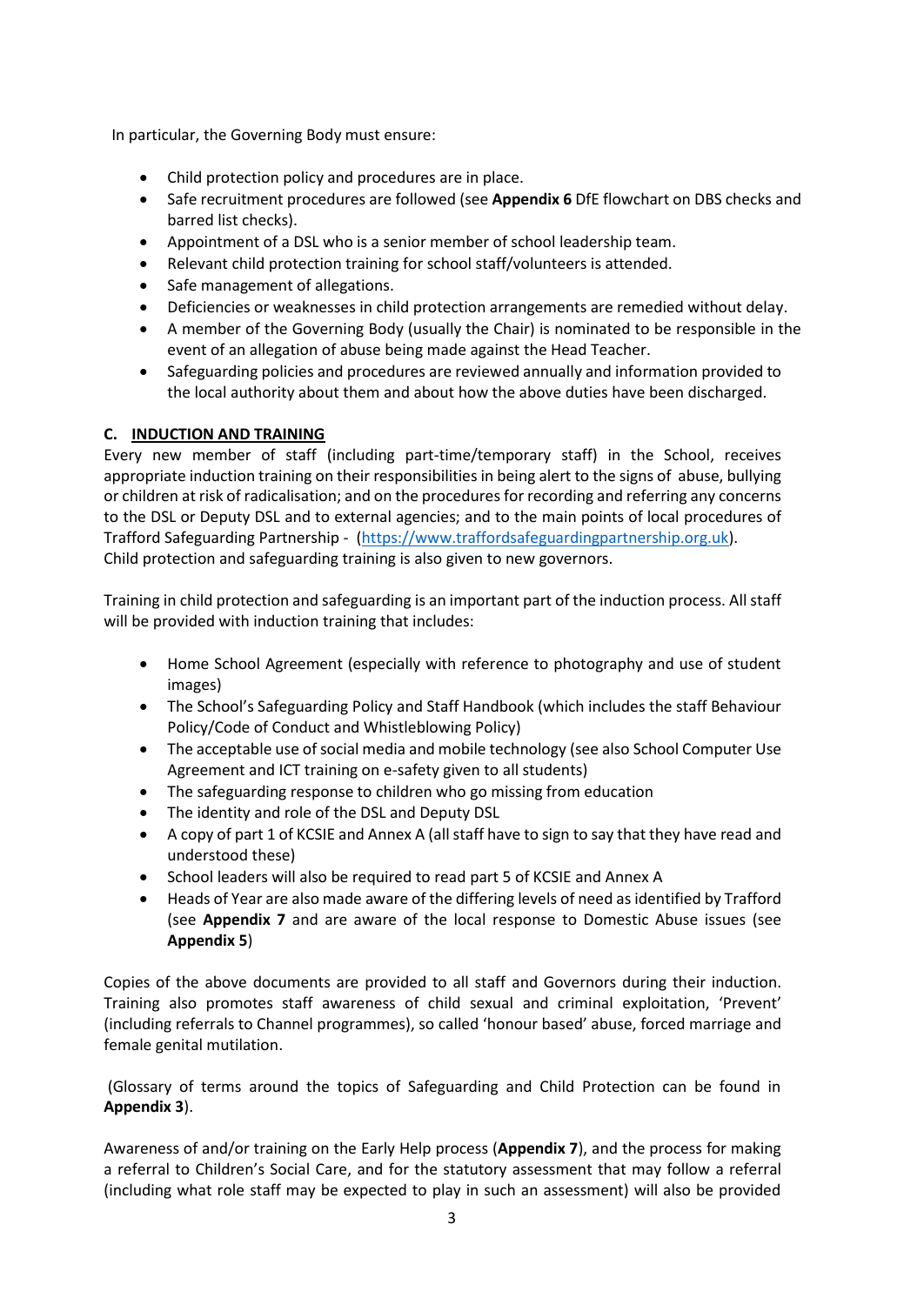together with the importance of maintaining an appropriate level of confidentiality whilst at the same time liaising with relevant professionals.

Staff are made aware of the signs, symptoms and indicators of such abuse and/or neglect and are required to act without delay if abuse and/or neglect is suspected (**Appendix 1**).

All staff must read and sign to confirm that they have read and understood Part 1 of KCSIE and Annex A. Temporary staff and volunteers are also provided with Part 1 of KCSIE and Annex A and asked to confirm they have read and understood these. School leaders will also be required to read Part 5 of KCSIE and Annex A.

All staff receive appropriate Safeguarding and Child Protection training every two years. In addition, all staff receive regular updates via staff meetings (Child Protection and Safeguarding issues are now given a 15-minute slot in every Staff Meeting). Hopefully this provides them with the relevant skills and knowledge to safeguard children effectively, and includes online safety, harmful sexual behaviours (including 'upskirting', peer on peer sexual violence and harassment), criminal exploitation/County Lines and Prevent awareness training.

## **D. GENERAL PRINCIPLES**

Children and young people have a fundamental right to be protected from harm, physical and mental.

Children and young people have a right to expect schools to provide a safe and secure environment.

The protection of children and young people are a shared community responsibility. Given the unprecedented circumstances surrounding COVID-19, this is even greater now especially around the mental health of our young people. Poor mental health can have serious negative long-term consequences for all students, especially those who are Looked After Children (LAC), have a Social Worker, have undergone an Adverse Childhood Experience (ACE), or who have Special Educational Needs

We, as the adults who are in daily contact with the children in this school, have a unique position to identify and help abused children.

**All employees, whether teaching or support staff, must be aware of our Child Protection Policy and must ensure that any concerns they have are reported to the designated Child Protection Officer, or in their absence, their Deputy. All staff should be aware of the process for making a referral to Children's Social Care, and for statutory assessments under the Children Act 1989, especially Section 17 (children in need) and section 47 (children suffering, or likely to suffer, significant harm) that may follow a referral, along with the role they might be expected to play in the assessments.**

**At Altrincham Grammar School for Boys the Designated Safeguard Lead is Mr Eddie Hall and the nominated deputy is Mrs Helen Short. The Governor with responsibility for Safeguarding and Child Protection is Mrs Nisha Sathi.**

**Eddie Hall can be contacted at all times during term time and during the holidays (07950 871937).** 

## **Confidentiality**

Child Protection raises issues of confidentiality that must be clearly understood by all staff/volunteers in schools.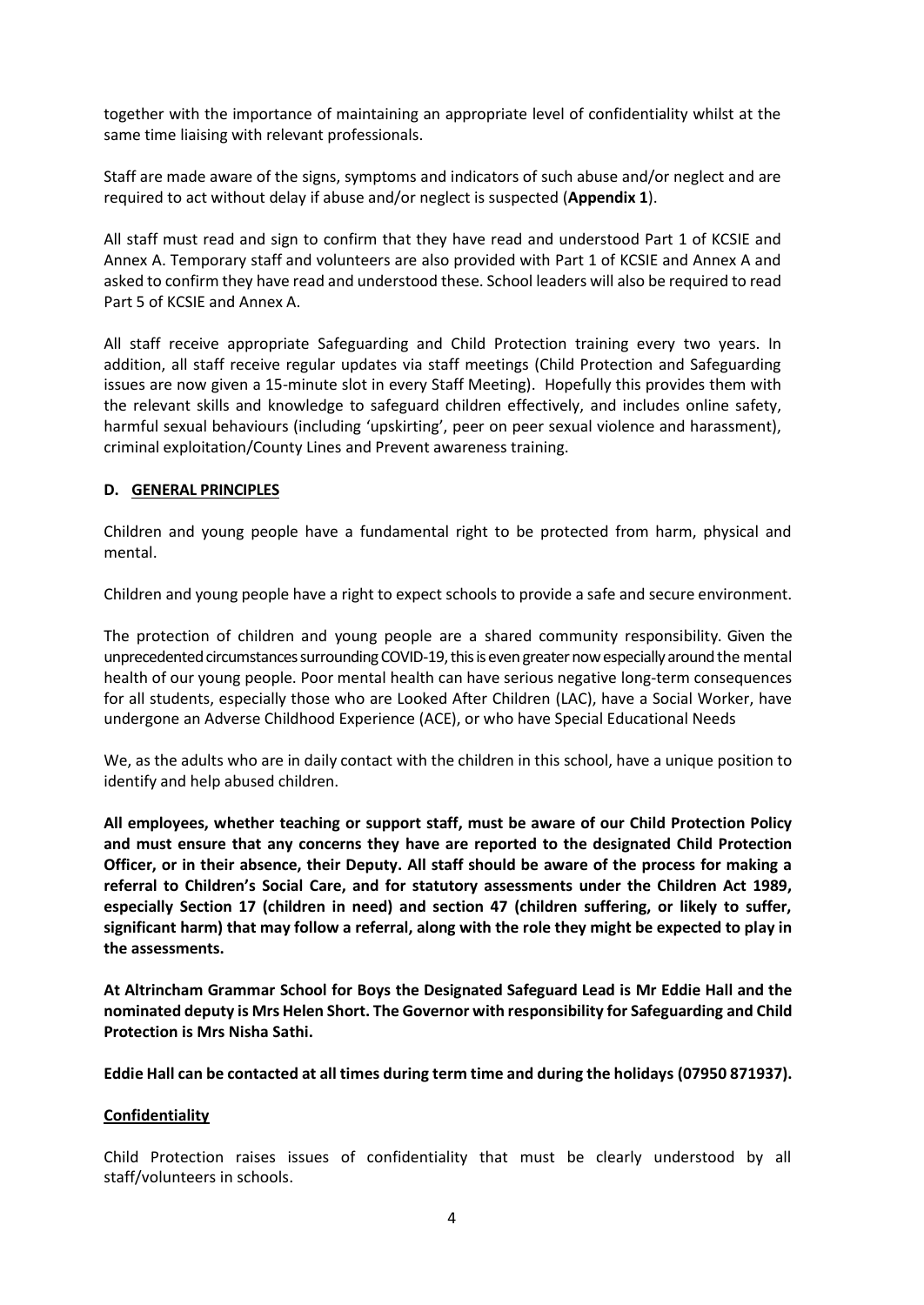- All staff in schools, both teaching and non-teaching staff, have a responsibility to share relevant information about the protection of children with other professionals, particularly the investigative agencies (Children, Schools and Families and the Police).
- If a child confides in a member of staff/volunteer and requests that the information is kept secret, it is important that the member of staff/volunteer tell the child in a manner appropriate to the child's age/stage of development that they cannot promise complete confidentiality – instead they must explain that they may need to pass information to other professionals to help keep the child or other children safe.
- Staff/volunteers who receive information about children and their families in the course of their work should share that information only within appropriate professional contexts

## **E. CHILD ABUSE & REFERRAL PROCEDURES**

## **When to be concerned**

All staff and volunteers should be aware that the main categories of abuse are:

- Physical abuse
- Emotional abuse
- Sexual abuse
- Neglect
- Be alive to the possibility of child on child abuse, particularly child sexual violence and sexual harassment
- Be vigilant about the growing threat of criminal exploitation of children/County Lines

It is noted that pupils with SEND or LAC (Looked after Children) are particularly vulnerable and more likely to affected by any measures of abuse such as bullying.

All staff and volunteers should be concerned about a child if he/she presents with indicators of possible significant harm – (**see Appendix 1 for details).**

Generally, in an abusive relationship the child may:

- Appear frightened of the parent/s or other household members e.g. siblings or others outside of the home
- Act in a way that is inappropriate to her/his age and development (full account needs to be taken of different patterns of development and different ethnic groups)
- Display insufficient sense of 'boundaries', lack stranger awareness
- Appear wary of adults and display 'frozen watchfulness'

## **Concerns about pupils – Referral procedures**

Any School is entitled to expect a parent to tell them if there is anything wrong with a child or young person. If this is made clear from the start it can become an accepted part of a routine and therefore be less difficult to comment on an injury which may look suspicious. However, where concerns relate to sexual abuse, professionals should not discuss these with the parent/carer. However, members of staff may have concerns about individual pupils which result from the observable warning signs referred to above or from an overheard conversation or throw-away remark by a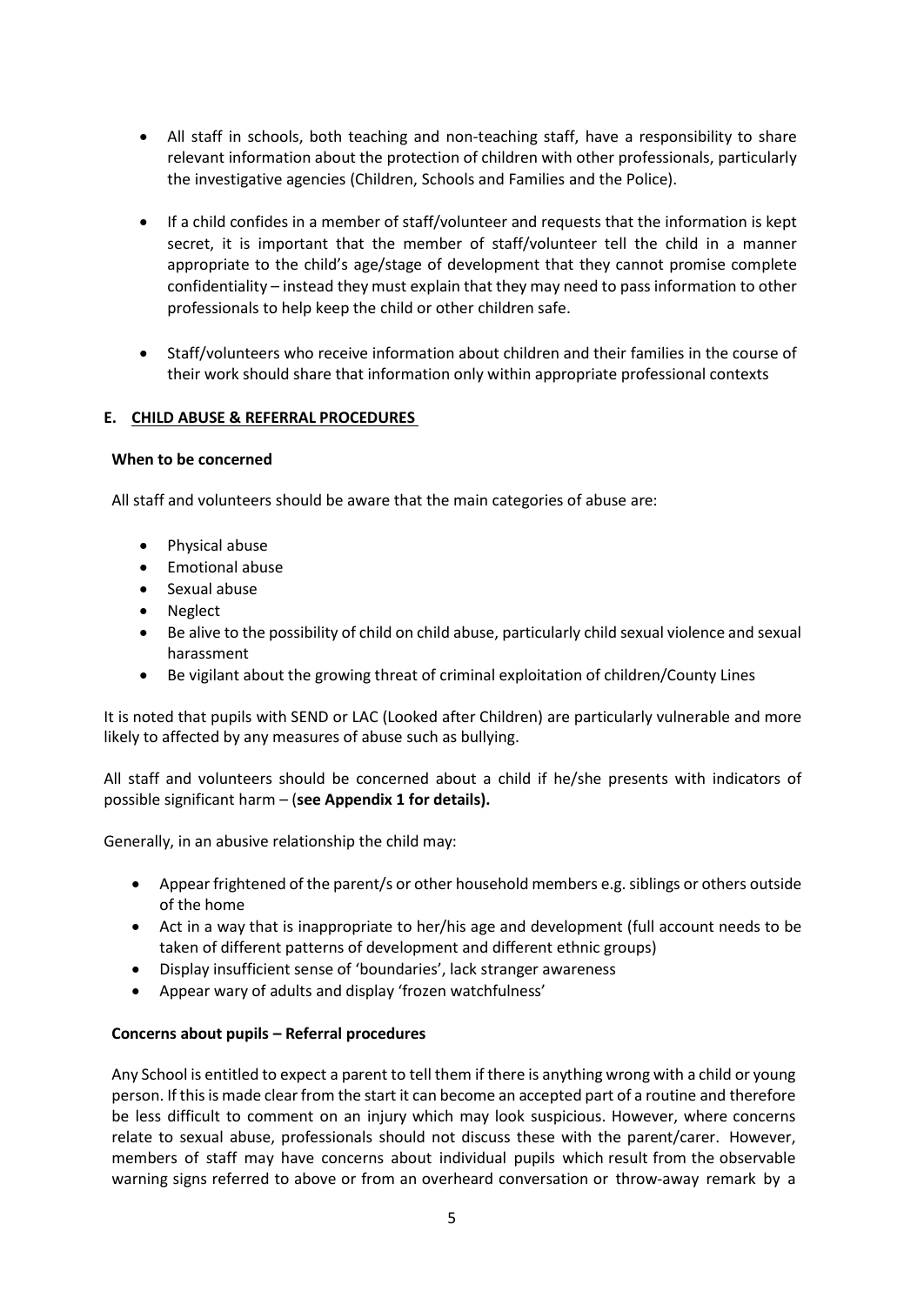pupil. Such concerns should be discussed with the appropriate Head of Year who will, if he/she thinks the matter sufficiently serious, refer it to the School's nominated person for Child Protection issues, Mr Hall, at the earliest opportunity. He (or any member of staff), in cases where a formal referral is felt necessary, will inform the Social Services Child Protection Team by telephone and confirm in writing within 24 hours. In case of Mr Hall being absent from School, Mrs Short is the nominated Deputy. However, it may be necessary at times for a member of staff to make that referral themselves and they can do so by contacting the local Children's Duty and Assessment Team (the contact number is in Teacher Planners and on the Safeguarding Aide Memoire given to all staff; or in Section I: Reference/Contact Numbers of this Policy).

A Child Protection file containing details of referrals and pupils about whom there may be concern are kept electronically on the School Systems.

The Chairman of the Curriculum and Pupil Welfare Committee, **Mrs Nisha Sathi,** is the nominated Governor for Child Protection.

## **Guidance on handling a disclosure**

A child who alleges that abuse has taken place **must** be listened to. Respect the child's point of view. Do not over question but listen and offer support. Be honest about your responsibility and explain what your course of action must be. Explain what is likely to happen, as you know it. Don't make false promises. If you don't know, say you will find out and tell them.

If a child is troubled or fearful about further action, encourage him to tell you the reasons so that these can be communicated to Social Services.

You should never promise pupils that disclosures can be made in confidence. You can, however, say that no-one who does not need to know will be told. Even if alleged abuse happened some time ago, it would be a mistake for you to presume that the danger had passed.

Teachers, although legally required to co-operate in Child Abuse investigations, are not investigators themselves. Only Social Services, the NSPCC and the Police are authorised to do this. Therefore, any questions you ask a pupil who disclosesinformation to you should be objective, straightforward and non-judgmental and should have the sole purpose of establishing concrete facts and clarifying what the pupil has said. Careful note should be taken of pupil responses and these should be written down as soon after the conversation as possible and handed to the nominated person.

Immediately after a disclosure is made, you should discuss the matter with the nominated person. Should there be any doubt in your mind over the seriousness of the situation, you should err on the side of caution and speak to the nominated person. In the event of Mr. Hall being unavailable, you should speak either to Mrs Short, as the nominated deputy, or the Head Master. (If a member of staff is concerned about the immediate welfare of a child, and the designated persons are unavailable, they should not wait to make a referral themselves. See the 'Section G contact information' printed towards the back of this policy)

The nominated person will, in conjunction with appropriate outside agencies, decide whether to make a formal referral to Social Services. In cases where a formal referral is judged necessary, it will be made immediately by telephone to the First Contact Team at Social Services. If the pupil needs immediate medical attention, it will be necessary to call an ambulance and then inform Social Services. If the pupil needs immediate protection the Police will be called and then Social Services will be informed.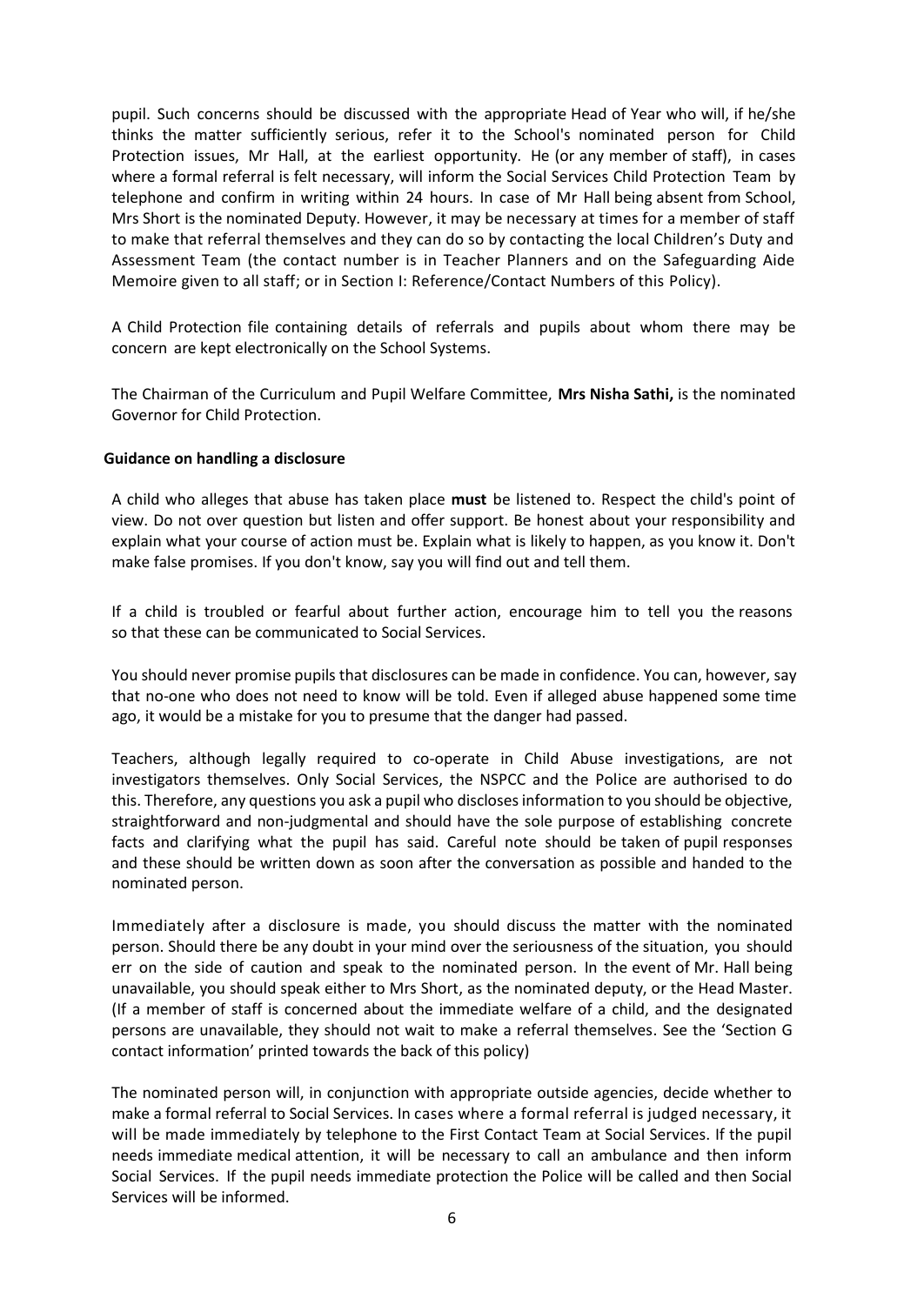## **F. CASES OF ALLEGATIONS AGAINST AGSB STAFF**

If an allegation of child abuse is made against any member of staff such allegation must always be discussed with the nominated person by the member of staff to whom the allegation is made. This is in no way to suggest that the allegation has any substance to it; it is rather to behave in a professional manner. There should at this stage be no discussion with the member of staff about whom the allegation has been made.

The nominated person will discuss the matter with the Head Master who, having made further enquiries, will decide whether there is prima facie evidence for further investigation.

Where this is the case, the Head Master will make a referral to Social Services by telephone and confirm it within twenty-four hours by letter. He will also inform the Senior Educational Welfare Officer and the Chairman of Governors. He should also contact, where applicable, the DBS and the Police. Should there be clear initial evidence that the pupil may be in danger of further harm, the Head Master may suspend the member of staff about whom the allegation has been made until such time as further investigations have been completed.

If an allegation is made regarding the Head Master, the Chairman of the Governors should be contacted.

## **G. CODE OF PRACTICE FOR ADULTS WORKING WITH CHILDREN AND YOUNG PEOPLE**

## **You should:**

- Treat everyone with respect
- Provide an example for others to follow
- Respect a young person's right to privacy
- Provide access for young people to talk to others about any concerns they may have
- Recognise, and allow for, the special needs of young people with disabilities and learning difficulties
- Encourage young people and adults to point out attitudes or behaviour that they do not like
- Avoid inappropriate physical contact
- Remember that someone else might misinterpret your actions, no matter how well intended.
- Recognise that special caution is required in sensitive moments of counselling when dealing with bullying, bereavement or abuse
- Respect the cultural, religious and ethnic backgrounds of those you work with

## **You should not:**

- Permit abusive peer activities (*eg* bullying, racial or sexual harassment, etc)
- Have an inappropriate physical or verbal contact with young people
- Jump to conclusions about others without checking facts
- Show favouritism to any individual
- Be drawn into inappropriate attention seeking behaviour such as crushes or tantrums
- Make suggestive remarks or gestures
- Rely on your good name to protect you
- Believe 'it could never happen to me'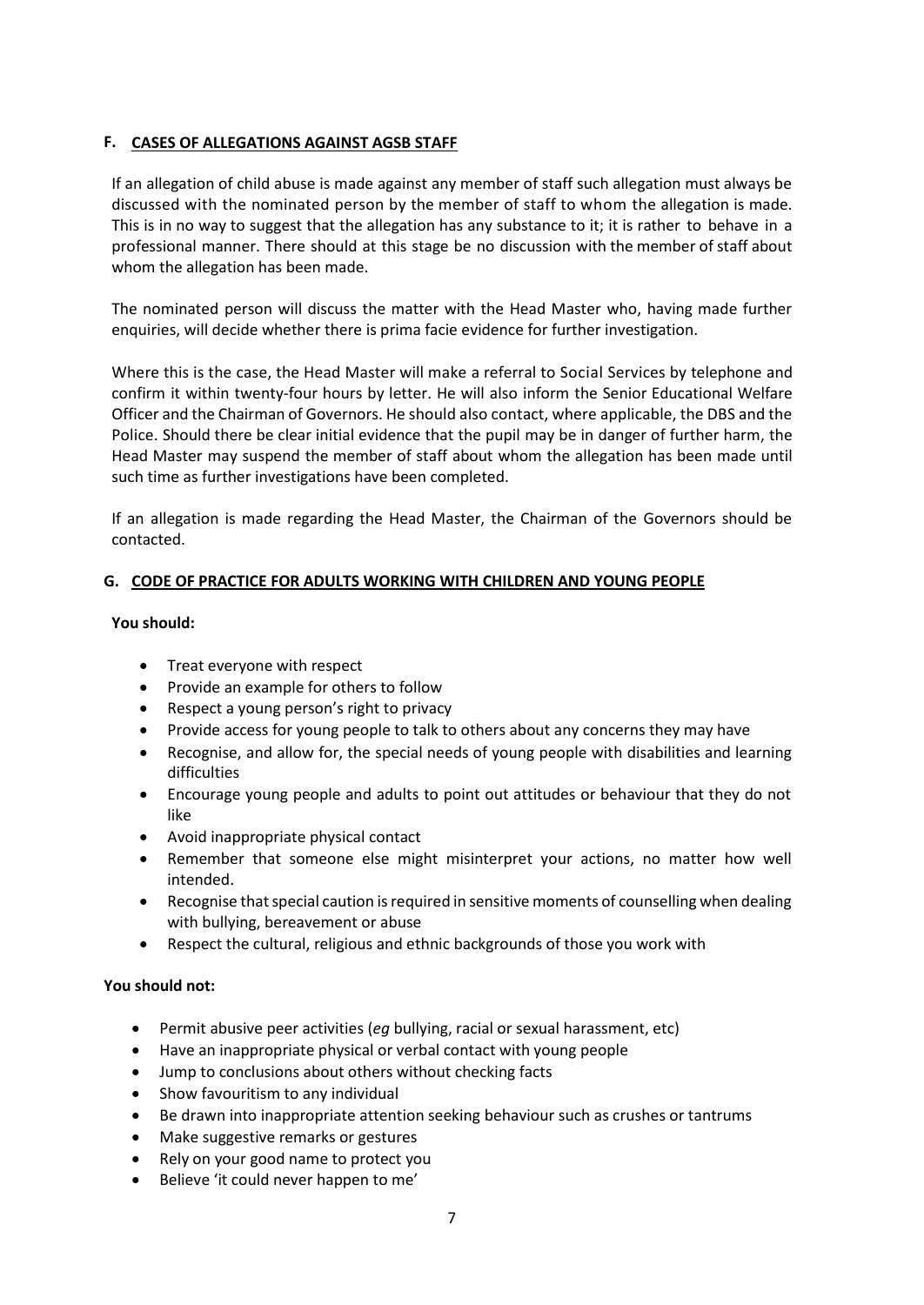- Interview a young person in a locked or secluded office or classroom
- Interview vulnerable young people on your own

## **H. SUMMARY – WHAT HAPPENS IF …?**

## **You suspect a child or young person is being abused or neglected:**

- Consult your designated member of staff for Child Protection
- Record and date any facts, which support your suspicions
- Have you discussed the concern with the parent or child? In some cases it would not be appropriate to inform a parent(s)

## **Where concerns relate to sexual abuse the teacher/adult should not discuss these with the parents/carers.**

## **A child discloses to you abuse by someone else:**

- Allow the child/young person to speak without interruptions, accepting only what is said, **but do not investigate**
- Alleviate feelings of guilt and isolation, whilst passing no judgment
- Advise that you will try to offer support, **but that you must pass on any information to a member of staff for Child Protection**
- Record and date any facts which support your suspicions

## **If you receive an allegation about a member of staff, or yourself:**

- **Immediately inform** the Head Master
- **Record and date the facts** as you know them
- **You must refer: You must not investigate**
- Staff should be aware that there are circumstances whereby their behaviour/actions outside of school may make them unsuitable to be working with children under a new category of **'Transferable Risk'**

## **I. REFERENCE/CONTACT NUMBERS**

| In School: | Mrs Ann Balfour | (Chair of Governors) - abalfour@agsb.co.uk        |
|------------|-----------------|---------------------------------------------------|
|            | Mrs Nisha Sathi | (Safeguarding Governor) - nsathi@agsb.co.uk       |
|            | Mr Eddie Hall   | (Deputy Head & DSL) - ehall@agsb.co.uk            |
|            | Mrs Helen Short | (Deputy DSL & Head of Year 7) - hshort@agsb.co.uk |
|            | Graeme Wright   | (Head Master) - gwright@agsb.co.uk                |
|            |                 |                                                   |

**In Trafford: Local Authority Designated Officer (LADO) 0161 912 5125**  [FirstResponse@trafford.gov.uk](mailto:FirstResponse@trafford.gov.uk) anita.hopkins@trafford.gov.uk or 0161 912 5024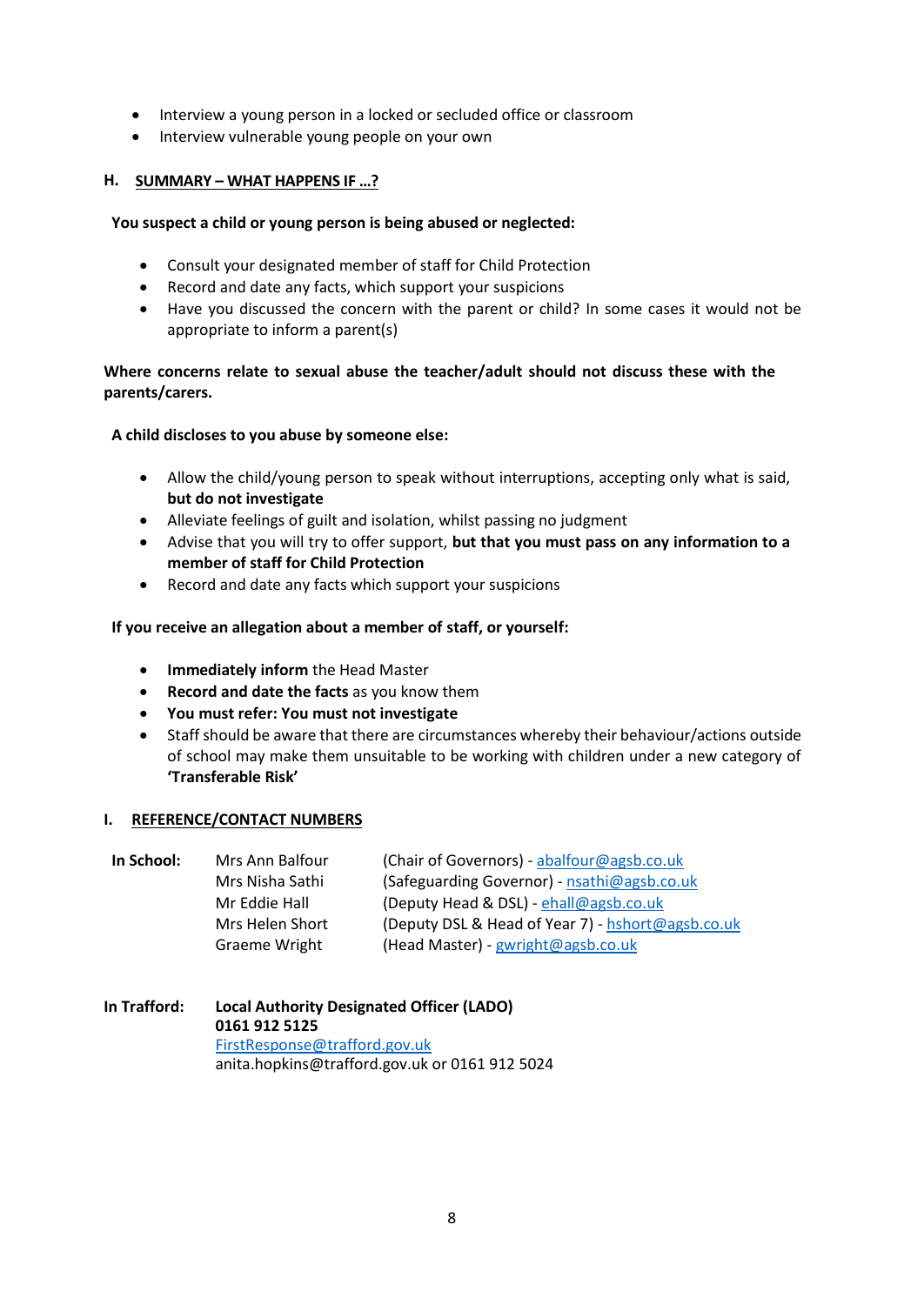## **Trafford MBC- ACPC Child Protection/Child in Need Procedures –**

[www.trafford.gov.uk/socialservices -](http://www.trafford.gov.uk/socialservices) Children's Duty and Assessment Team (CDAT) Stretford Public Hall Chester Road **Stretford** Manchester M32 0LG Tel 0161 912 5125 Fax 0161 912 5127

#### **Trafford Strategic Safeguarding Partnership**

General enquiries Telephone: 0161 912 8687 or email: [tssp@trafford.gov.uk](mailto:tssp@trafford.gov.uk)

#### **Greater Manchester Safeguarding Children Procedures Manual**

<https://greatermanchesterscb.proceduresonline.com/>

#### **Trafford Children's First Response (formerly MARAT)**

Child Protection/Safeguarding 2nd Floor Quay West Trafford Wharf Road Trafford Park Manchester M17 1HH<br>0161 9 0161 912 5125/5124 (Monday to Friday 8:30am to 4:30pm) [FirstResponse@trafford.gov.uk](mailto:Response@trafford.gov.uk?subject=Dear%20Mr%20Hall,)

Outside of these hours - contact Emergency Duty Team on 0161 912 2020

#### **Multi Agency Referral Form (available from CDAT) Download from**

[www.trafford.gov.uk/socialservices](https://enginemail.agsb.co.uk/owa/redir.aspx?C=Ez98fQgsI0WGOCDat1tSN-ax9gLi-M8I85Fu8izJZkVVbYhASLcrGxJiUFD-iB-QQOS8WyJODXs.&URL=http%3a%2f%2fwww.trafford.gov.uk%2fsocialservices) Safeguarding Children in Education (DFES September 2004) Download from [www.teachernet.gove.uk/childprotection/guidance.htm](https://enginemail.agsb.co.uk/owa/redir.aspx?C=Ez98fQgsI0WGOCDat1tSN-ax9gLi-M8I85Fu8izJZkVVbYhASLcrGxJiUFD-iB-QQOS8WyJODXs.&URL=http%3a%2f%2fwww.teachernet.gove.uk%2fchildprotection%2fguidance.htm) National Employers Organisation for School Teachers (NEOST) guidance documents

- · Conduct
- · Preventing abuse of trust
- · Staff facing an allegation of abuse
- · Other very useful information on Child Protection Issues can be found on website[: www.teachernet/childprotection](https://enginemail.agsb.co.uk/owa/redir.aspx?C=Ez98fQgsI0WGOCDat1tSN-ax9gLi-M8I85Fu8izJZkVVbYhASLcrGxJiUFD-iB-QQOS8WyJODXs.&URL=http%3a%2f%2fwww.teachernet%2fchildprotection)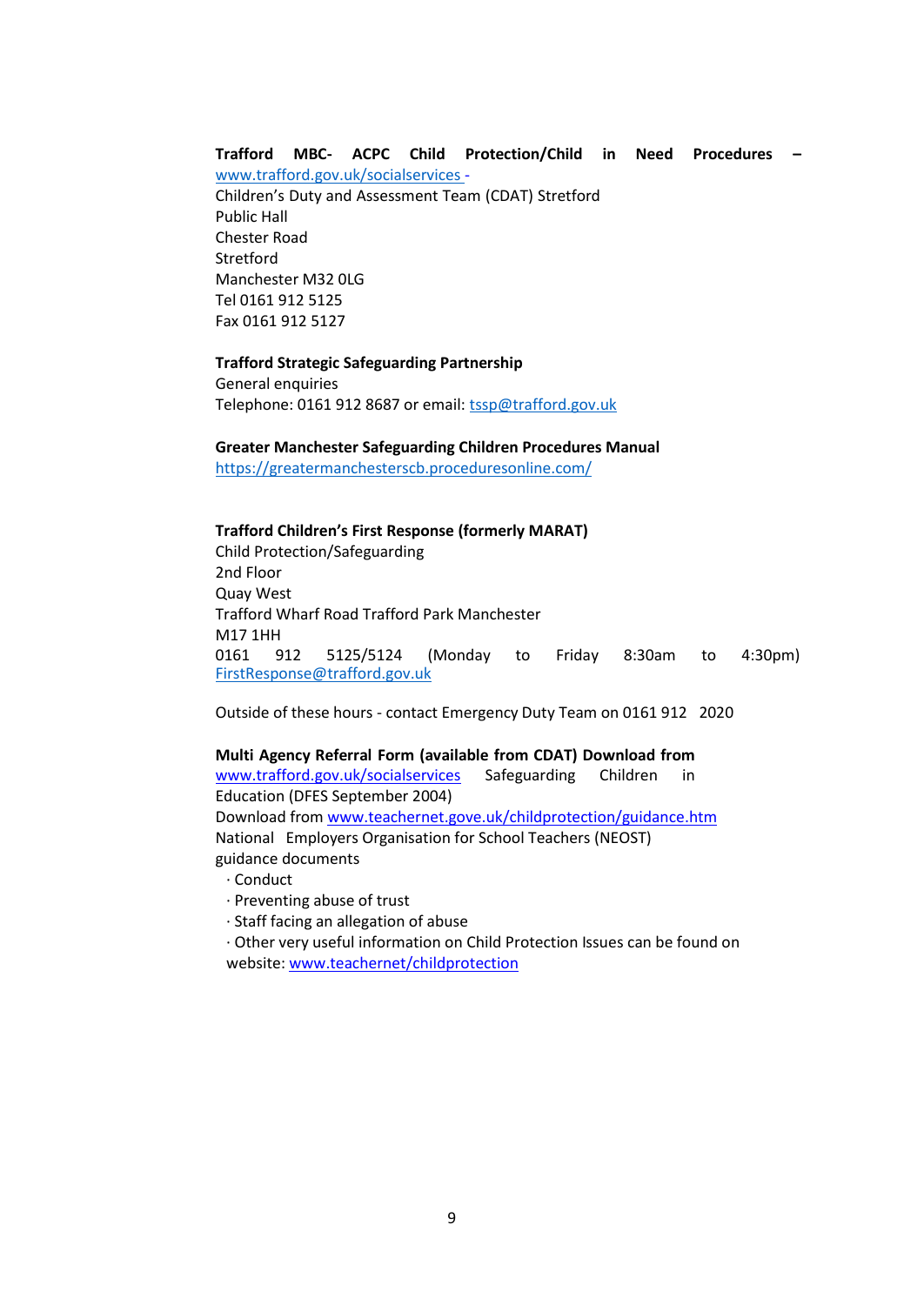**Other useful Numbers:**

**Police non-emergency 101; Emergency 999 North West Counter-Terrorism Unit – Channel Team - 0161 856 6362**  [channel.project@gmp.police.uk](mailto:channel.project@gmp.police.uk)

NSPCC 0800 800 5000 [help@nspcc.org.uk](mailto:help@nspcc.org.uk)

NSPCC Whistleblowing Helpline (see website)

NSPCC Sexual Abuse Helpline 0800 136 663

The UK Safer Internet Centre 0344 381 4772 [helpline@saferinternet.org.uk](mailto:helpline@saferinternet.org.uk) (when a report of sexual violence or harassment includes an online element)

[Internet Watch Foundation](file:///C:/Users/EHall/Downloads/Internet%20Watch%20Foundation) IWF (if incident involves sexual images that have been made and/or circulated. IWF can help get images removed)

UKCCIS Sexting advice - provides help to schools responding to sexting [UKCCIS advice](file:///C:/Users/EHall/Downloads/UKCCIS%20advice)

Childline 0800 11 11

Kidscape Bullying Helpline 0845 1205 204

Female Genital Mutilation 0800 0283550 Email: [fgmhelp@nspcc.org.uk](mailto:fgmhelp@nspcc.org.uk)

Samaritans 0845 790 9090

CEOP (Child Exploitation and Online Protection) [www.ceop.police.uk](file:///C:/Users/EHall/Downloads/www.ceop.police.uk)

[Thinkuknow](file:///C:/Users/EHall/Downloads/Thinkuknow) from CEOP support schools, students and parents on staying safe online

Foreign and Commonwealth Office 0207 008 0151 (Forced Marriages Section) Crime Stoppers 0800 555 111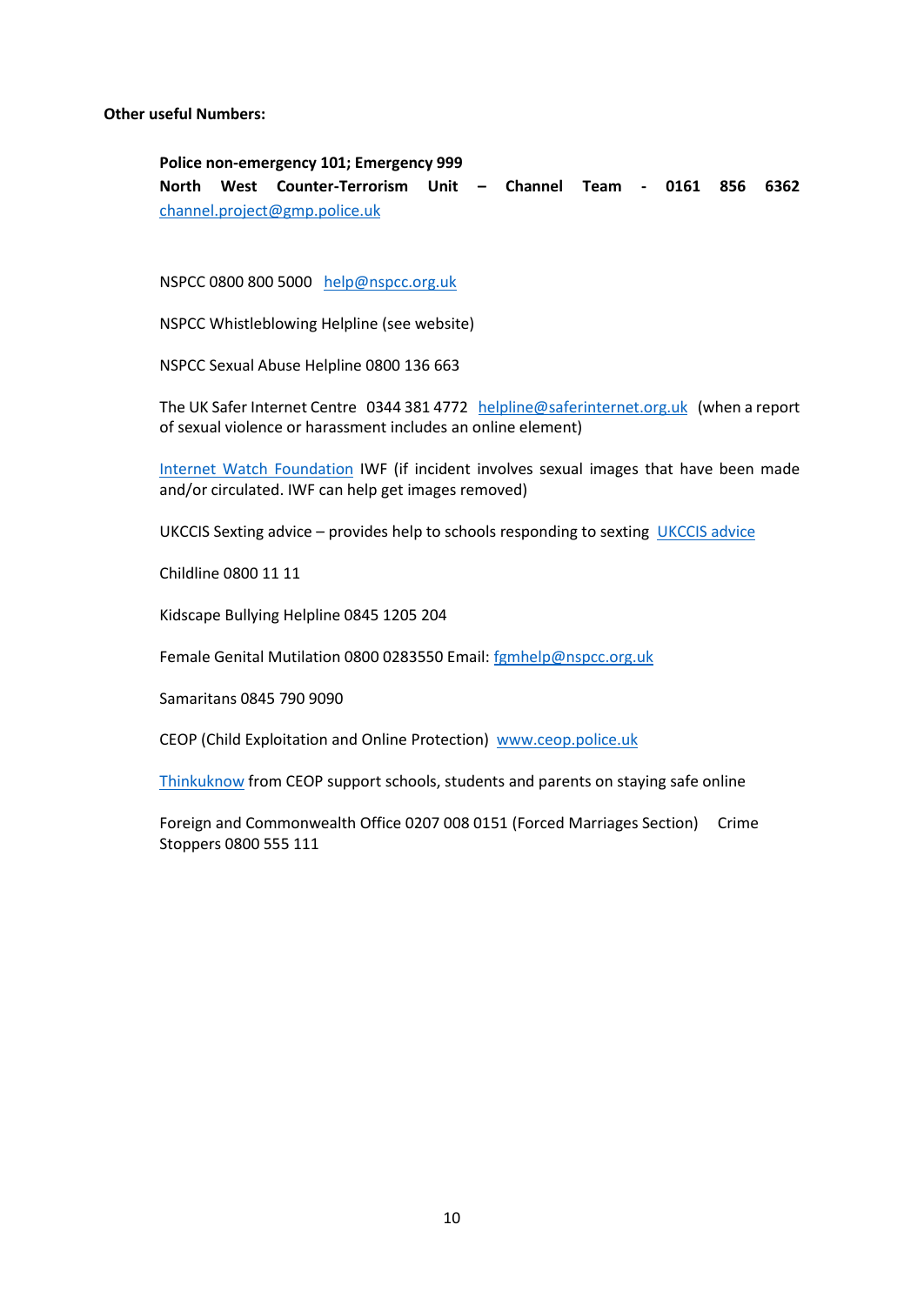## **APPENDIX 1 – INDICATORS OF POSSIBLE SIGNIFICENT HARM**

## **POSSIBLE SIGNS OF PHYSICAL ABUSE**

- Unexplained injuries or burns, particularly if they are recurrent
- Injuries not typical of accidental injury
- Frequent injuries even with apparently reasonable explanations
- Improbable or conflicting explanations for injuries
- Refusal to discuss injuries
- Admission of punishment which appears excessive
- Fear of parents being contacted
- Bald patches
- Withdrawal from physical contact
- Arms and legs kept covered in hot weather
- Fear of returning home
- Fear of medical help/parents not seeking medical help
- Self-destructive tendencies
- Aggression towards others
- Chronic running away
- Frequently absent from school

## **POSSIBLE SIGNS OF EMOTIONAL ABUSE**

- Probably the most difficult type of abuse to recognise. An emotionally abused child is often withdrawn, introverted and depressed
- Admission of punishment which appears excessive
- Over-reaction to mistakes
- Sudden speech disorders
- Fear of new situations
- Inappropriate emotional responses to painful situations
- Neurotic behaviour (e.g. rocking, hair twisting, thumb sucking)
- Self-mutilation
- Fear of parents being contacted
- Extremes of passivity or aggression
- Drug/solvent abuse
- Chronic running away
- Compulsive stealing
- Scavenging for food or clothes
- Continual self-depreciation
- Air of detachment 'don't care' attitude
- Social isolation does not join in and has few friends
- Desperate attention-seeking behaviour
- Eating problems, including over-eating or lack of appetite
- Depression, withdrawal

## **POSSIBLE SIGNS OF SEXUAL ABUSE**

- Demonstrate sexual knowledge or behaviour inappropriate to age/stage of development, or that is unusually explicit
- Wetting or other regressive behaviours, e.g. thumb sucking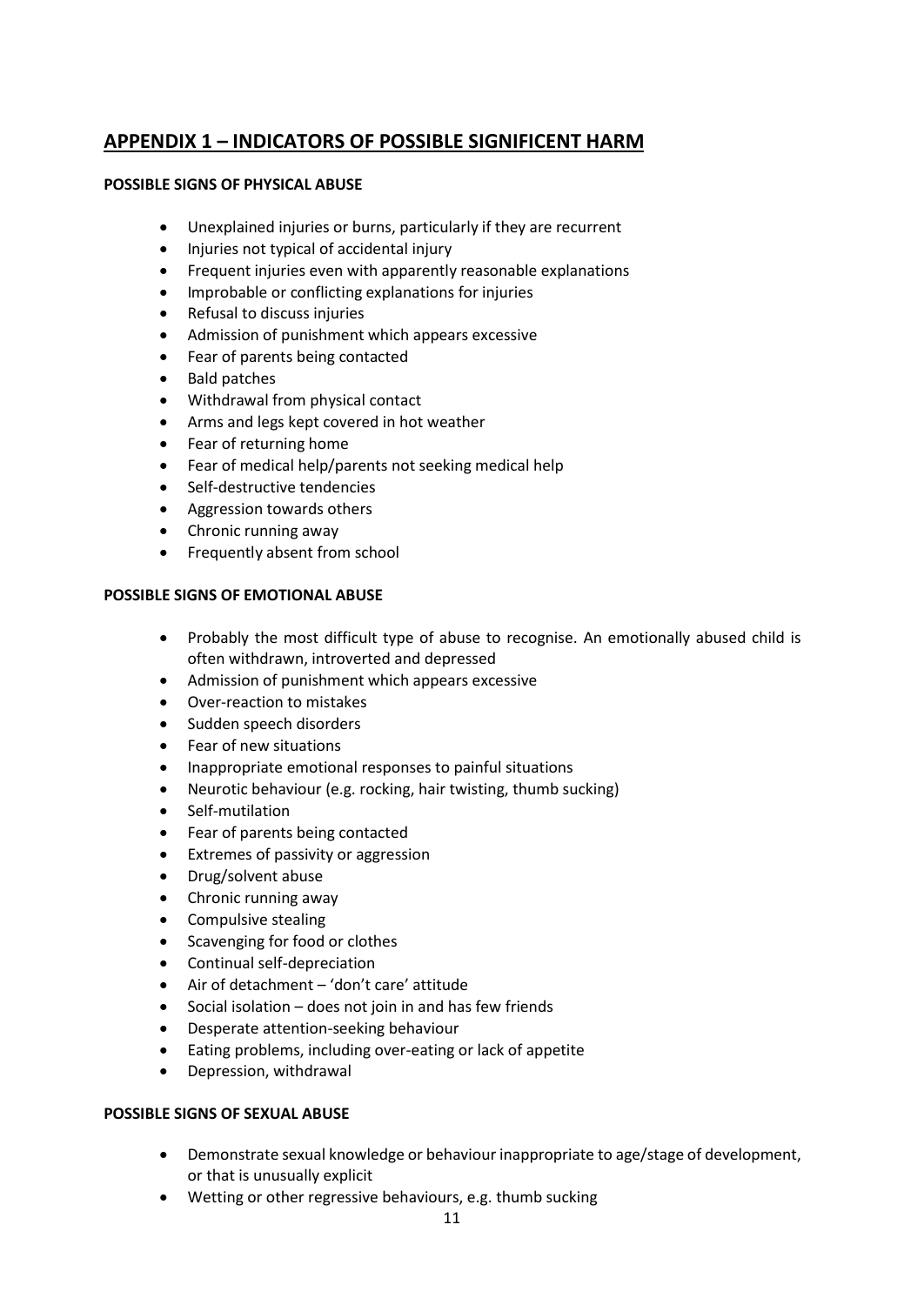- Inexplicable changes in behaviour, such as becoming aggressive or withdrawn
- Stop enjoying previously liked activities
- Be reluctant to undress for PE
- Become fearful of, or refuse to see, certain adults for no apparent reason; show dislike of a particular baby-sitter, relative or other adult
- Draw sexually explicit pictures
- Urinary infections, bleeding or soreness in the genital or anal areas
- Soreness or bleeding in the throat
- Chronic ailments, such as stomach pains or headaches
- Take over the parental role at home; seem old beyond their years
- Develop eating disorders, such as anorexia or bulimia
- Depression, suicidal thoughts
- Poor self-image, self-harm, self-hatred
- Physical discomfort
- Use drugs or drink to excess
- Unexplained pregnancy
- Memory loss
- Frequent running away
- Restricted social activities
- Find excuses not to go home or to a particular place
- Have recurring nightmares/be afraid of the dark
- Be unable to concentrate; seem to be in a world of their own
- Have a 'friend who has a problem' and then tell about the abuse of the friend
- Sudden changes in school work habits, become truant
- Withdrawal, isolation or excessive worrying
- Outbursts of anger or irritability
- Unexplained sums of money
- Act in a sexually inappropriate/harmful or seductive way towards others

## **POSSIBLE SIGNS OF NEGLECT**

- Constant hunger
- Poor personal hygiene
- Inappropriate clothing, clothing in a poor state of repair
- Frequent lateness or non-attendance at school
- Untreated medical problems
- Low self esteem
- Poor social relationships
- Compulsive stealing
- Constant tiredness
- Emaciation
- Destructive tendencies
- Neurotic behaviour (e.g. rocking, hair twisting, thumb sucking)
- Chronic running away
- Scavenging for food or clothes

## **In addition to all the above signs a child may disclose an experience in which he/she may have been harmed, or there may be any other cause to believe that a child may be suffering harm.**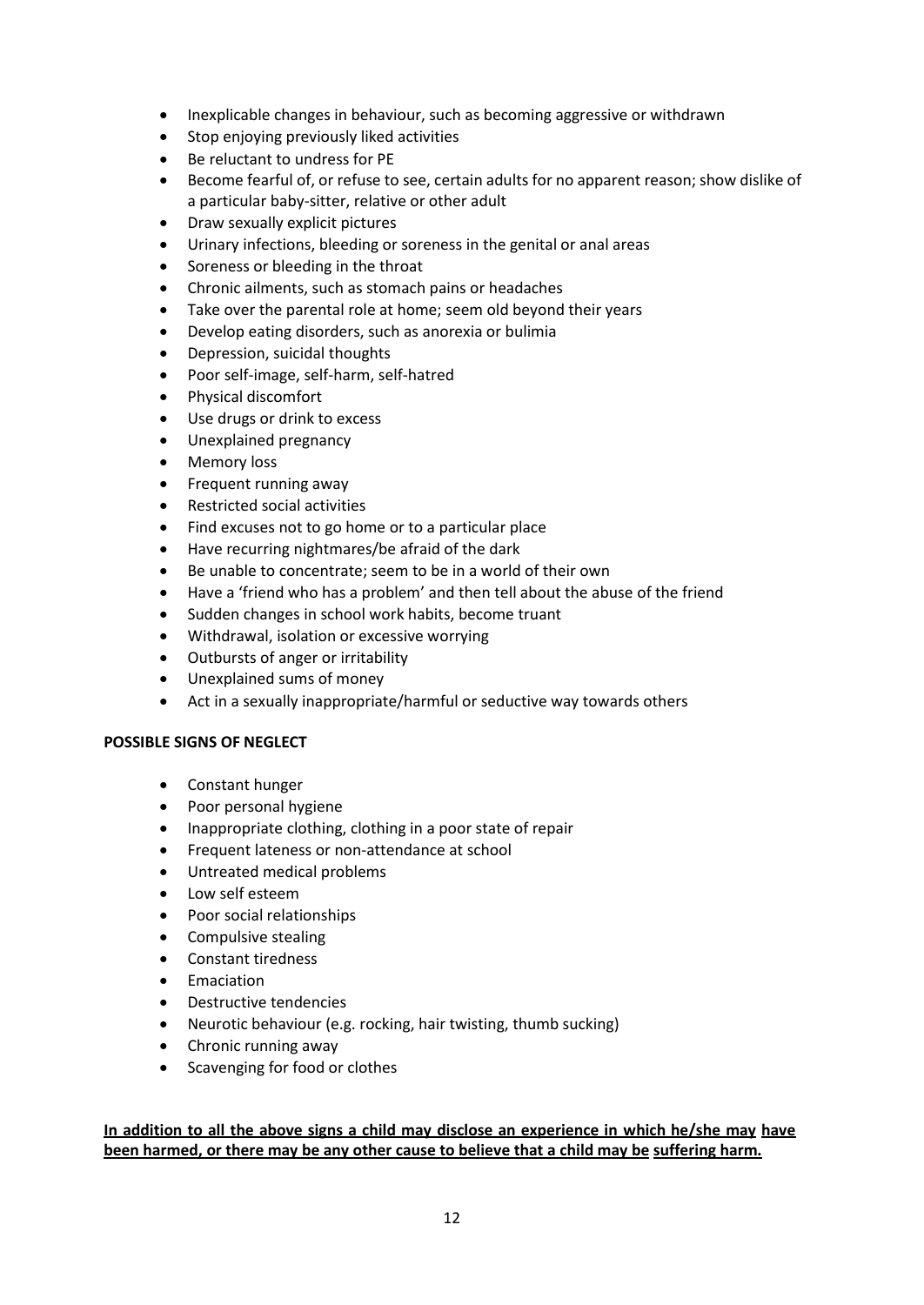## **Appendix 2**

# **COVID-19 Appendix to TSSP Model Safeguarding and Child Protection Policy for Early Years Providers, Schools and Colleges**



## **Introduction**

COVID-19 (commonly known as Coronavirus) has presented a huge challenge nationally to the normal running of education and child care provision. On 20<sup>th</sup> May 2020 the Government updated their guidance 'Coronavirus (COVID-19): safeguarding in schools, colleges and other providers' which included an announcement that schools are expected to welcome back more students and this policy addendum is written to reflect the government guidance.

Education and child care settings are still expected to remain open to those children who are identified as vulnerable<sup>1</sup> and their needs cannot be catered for at home, or they need to attend the education/child care setting as it is a safe place, irrespective of what year group they are in.

This appendix has been prepared to explain key changes and interim measures being taken within our setting to continue to meet our safeguarding requirements during these extraordinary times.

## **Status of this document**

This is an appendix to the main body of our Safeguarding and Child Protection Policy and will be effective from **March 2020** until the setting returns to business as usual, following the COVID-19 pandemic.

It has been formally agreed and signed off by the Head Master and the Deputy Head as the Designated Safeguarding Lead

Queries about the contents of this document should be directed to:

| Name:      | <b>Mr Eddie Hall</b>      |
|------------|---------------------------|
| Job Title: | <b>Deputy Head Master</b> |
| Email:     | ehall@agsb.co.uk          |
| Telephone: | 0161 928 0858             |

All staff and volunteers working in school or those working remotely will be provided with a copy of this addendum via email and be required to confirm to the DSL that they have read and understand this document.

## **Designated Safeguarding Lead (DSL) arrangements**

It is vital that while our setting remains open a suitably trained DSL is available for consultation and advice.

The optimal scenario for our setting and one we will strive to achieve is to have a trained DSL or deputy available on site. Due to staff self-isolating, social-distancing or being physically unavailable for other reasons, it is recognised this may not always be possible, and where this is the case there

 $\ddot{\phantom{a}}$ <sup>1</sup> Vulnerable children include those who have a social worker, those children and young people up to the age of 25 with education, health and care (EHC) plan, and children who the setting have otherwise identified as vulnerable.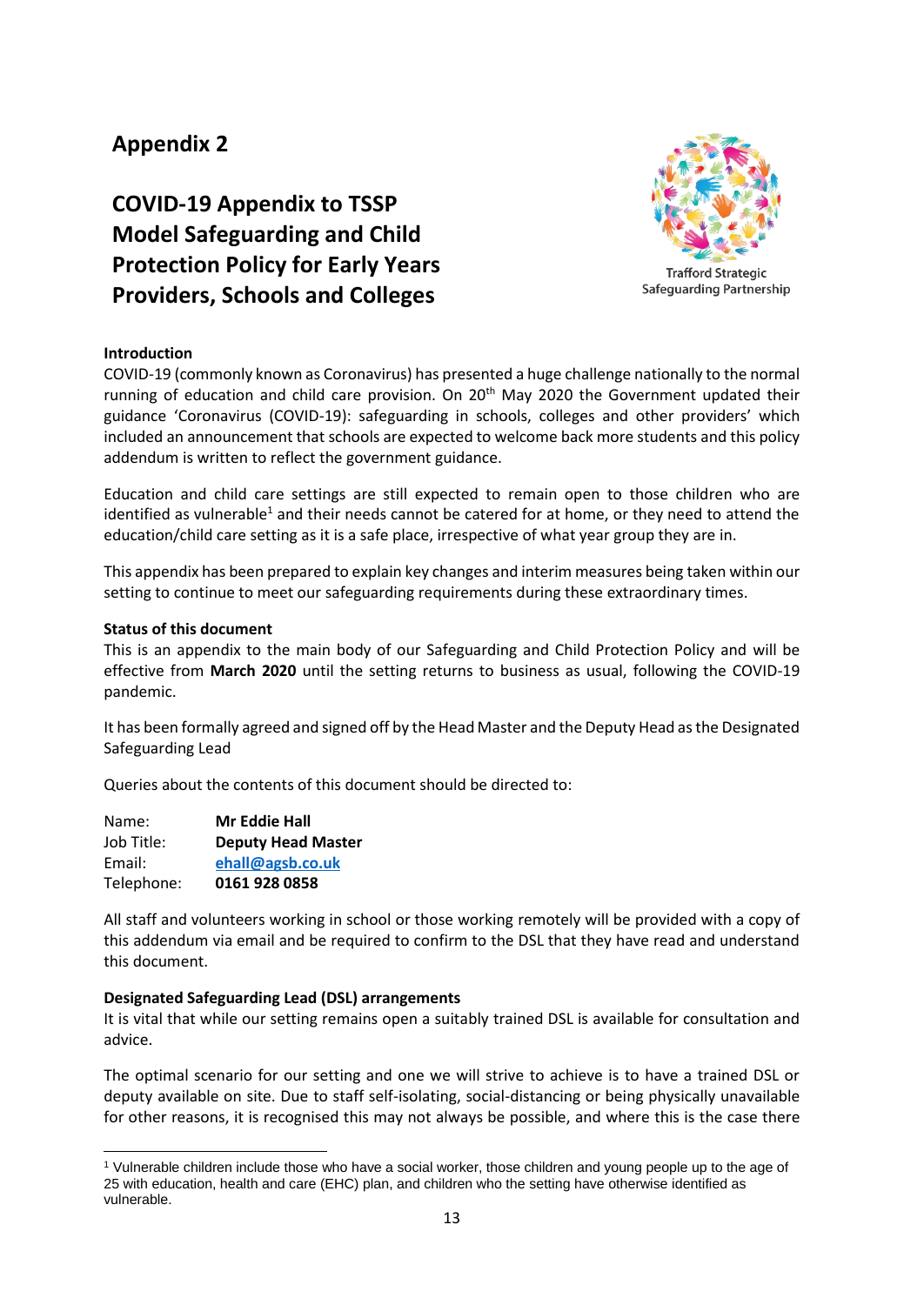are two options we will implement, the first being the preferred and second a backup option:

- 1. A trained DSL or deputy from the setting will be available to be contacted via phone or online video i.e. skype, if they are working off site.
- 2. A trained DSL or deputy from North Cestrian is available to contact through the HET until our own trained DSL(s) can return to work or be available.

Where a trained DSL or deputy is not on site, in addition to one of the above options, the setting will have a senior leader who will take responsibility for co-ordinating safeguarding on site. This person will update and manage access to child protection files, liaise with the offsite DSL (or deputy) and as required liaise with children's social workers where they require access to children in need and/or to carry out statutory assessments at the setting.

Our DSL, deputy DSL and others with designated roles are identified in the main body of our Safeguarding and Child Protection Policy. In the event one of the above scenarios is implemented and the DSL changes, this will be communicated to staff by email and staff briefing.

## **Contacting Trafford Children's First Response**

Making referrals into Trafford Children's First Response will continue as usual, with referrals being made via the online referral form, and telephone consultations taking place when advice is required. Where possible the referral will be made by the DSL, however if the DSL is not available in person the Deputy DSL (or the Head Master) who is co-ordinating safeguarding on site may be required to make the referral after getting advice from a suitably trained DSL.

- Online Referral Form [www.trafford.gov.uk/firstresponse](http://www.trafford.gov.uk/firstresponse)
- Telephone 0161 912 5125
- Email [FirstResponse@trafford.gov.uk](mailto:FirstResponse@trafford.gov.uk)

## **Contacting the Local Authority Designated Officer (LADO)**

In the instance a referral to the LADO is necessary, this will be actioned by the **DSL** within 1 working day of the allegation coming to light. Should they not be available then The Deputy DSL will make the referral.

Contact methods for the LADO will remain the same with all LADO referrals being made via the online referral form. Consultation by phone may be necessary in which case this will be done via Trafford Children's First Response (contact details above).

- Online Referral Form: <https://trafford-framework.egovhub.net/ALLEGATIONOFPROFESSIONALABUSE/launch>
- Email [LADO@trafford.gov.uk](mailto:LADO@trafford.gov.uk)

If it is decided that a LADO Meeting is necessary the setting will take part in this via Microsoft Teams which is the software being used by the LADO.

## **Attendance of Vulnerable Children**

The attendance information for vulnerable children will be reported to the local authority on a daily basis. The method for doing this is **through the daily returns to the Attendance Officer.**

Vulnerable children may not be attending school for other reasons including self-isolation, socialdistancing or for another reason. This will be monitored on a regular basis and frequent contact will be kept with the student and their family by the Head of Year via telephone call or email. If contact cannot be established with a family and/or student, the Head of Year will contact the DSL.

## **Children of concern who do not meet the 'vulnerable' definition**

The setting also has students about whom there are concerns, however they do not have a social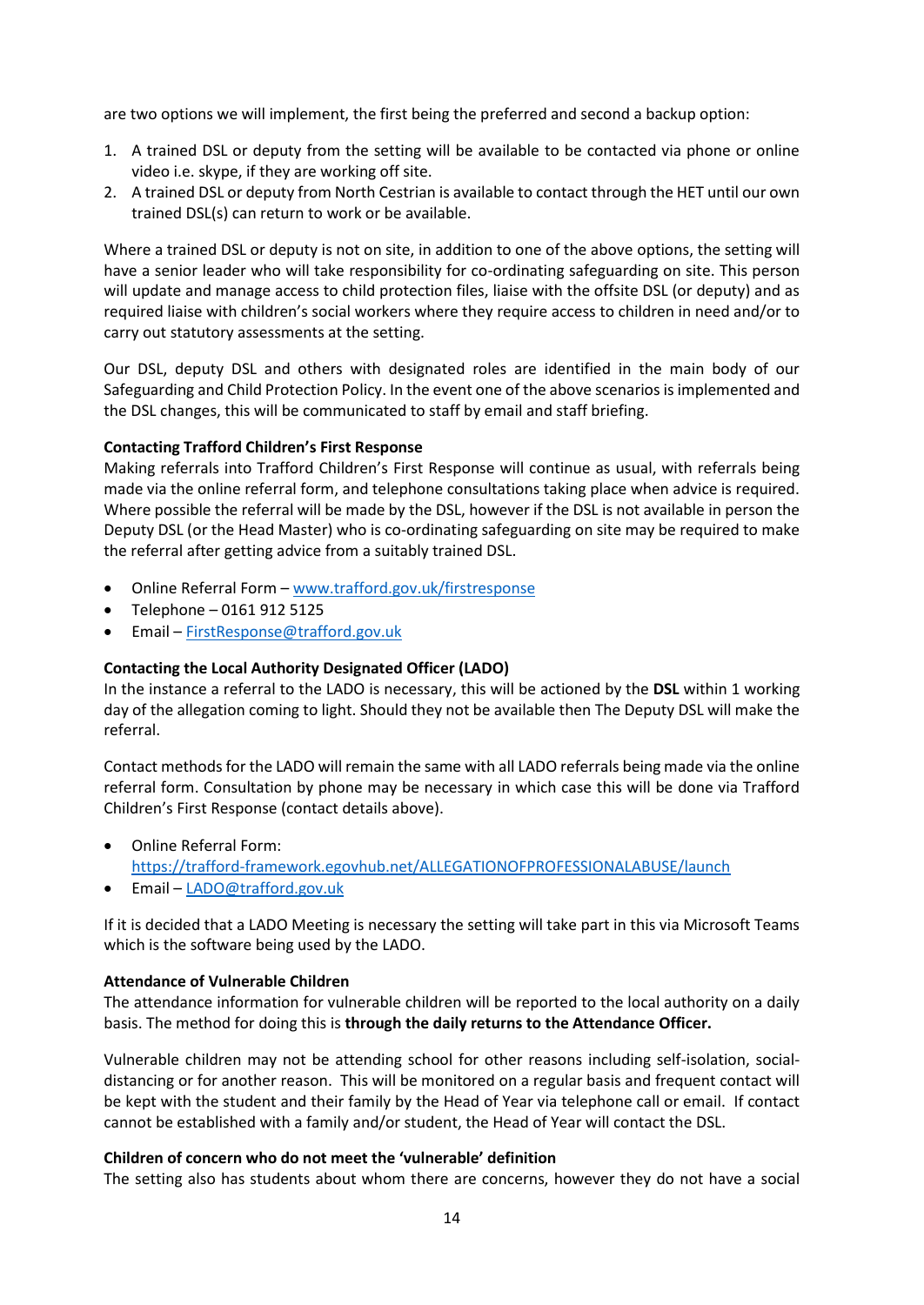worker or an Education, Health and Care (EHC) Plan so do not meet the criteria of a 'vulnerable' child. With these children the setting still feels that contact should be maintained to ensure safety and welfare can be monitored as best as practically possible.

**In Lockdown, the School Counsellor and all the Pastoral Team (***ie* **Heads of Year had a list of the most vulnerable according to our own assessment) kept regular contact with the students and/or their parents to maintain that link with home and ensure that all our students were safe.**

## **All other Children**

The School continued to take their normal attendance register from  $1<sup>st</sup>$  June 2020 in line with Government requirements however the logistics of children attending school has to be carefully managed.

For those students/learners who are not physically attending the setting we still have a duty to keep them safe, including online. The following measures have been implemented to ensure that contact with children is maintained and setting staff can maintain oversight of their welfare as best as practically possible.

- Heads of Year maintained contact via weekly assemblies
- The Head and Deputy Head made regular weekly assemblies
- A specially commissioned Mental Health video went out to all students offering advice and support around issues of mental health and keeping a positive mental approach to being at home rather than present in school
- School Counsellor was sign posted to students causing particular concern

If staff have any concerns about children they will follow the standard reporting procedure outlined in the main body of our Safeguarding and Child Protection Policy.

## **Staff Training**

When the setting is open it will be staffed appropriately and all staff will satisfy the training requirements of 'Keeping children safe in education, September 2019<sup>2</sup>', in that they will have had copies of the following policies and had them explained to them how they operate in the setting:

- Safeguarding and Child Protection Policy
- Behaviour Policy

 $\overline{a}$ 

- **Staff Code of Conduct**
- Safeguarding response to Children who go missing from education
- Role of the DSL (including the identity of the DSL and any their deputy/deputies)
- Part one and Annex A of Keeping Children Safe in Education, September 2020.

In addition to the above all staff will have received appropriate safeguarding and child protection training reminders via 'virtual Staff meetings'

## **Allegations against Adults working with Children**

Any staff member who works in the setting will be aware of the process for sharing concerns about colleagues or other adults who works with children in regulated activity. In our setting they will report these concerns directly to the **DSL** as soon as practically possible, ideally face to face, however during challenging times that may not always be possible, and a telephone call is also acceptable, but an email or text message is not acceptable as this may not be picked up in a timely manner.

It is made clear to staff in training, induction and in our Whistleblowing Policy that they should not consult or speak of the concern/allegation with other parties, without the expressed permission of

<sup>2</sup> <https://www.gov.uk/government/publications/keeping-children-safe-in-education--2> - Department for Education statutory guidance for schools and colleges on safeguarding children and safer recruitment.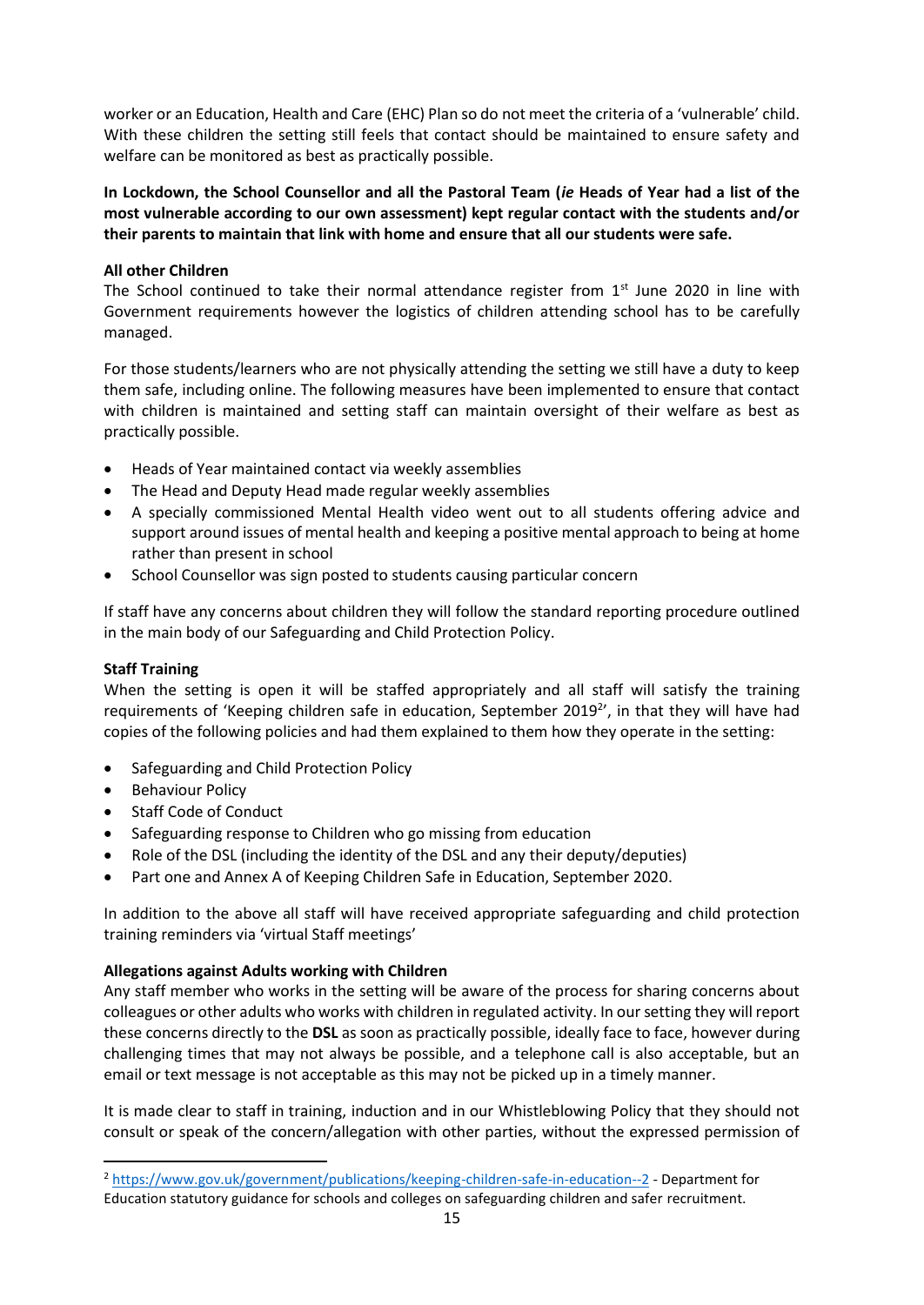the **Head Master** so as not to damage the integrity of any potential investigation, nor tarnish the reputation of colleagues prior to any due process.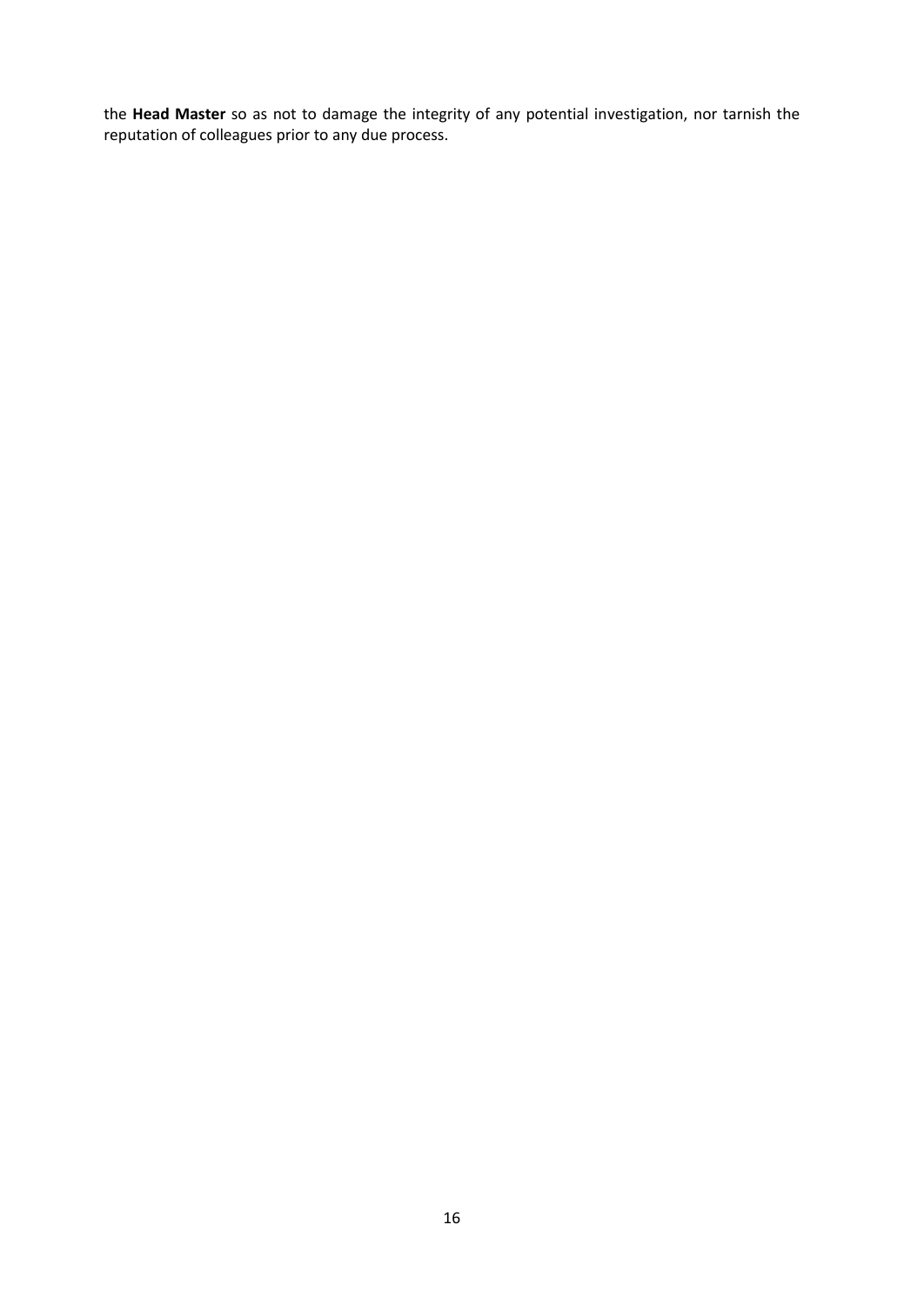## **Appendix 3 Glossary**

| Term                                                                     | Meaning                                                                                                                                                                                                                                                                                                                                                                                                                                                                                                                                                                                                                                      |
|--------------------------------------------------------------------------|----------------------------------------------------------------------------------------------------------------------------------------------------------------------------------------------------------------------------------------------------------------------------------------------------------------------------------------------------------------------------------------------------------------------------------------------------------------------------------------------------------------------------------------------------------------------------------------------------------------------------------------------|
| A Child                                                                  | A person who has not yet reached their 18 <sup>th</sup> birthday.                                                                                                                                                                                                                                                                                                                                                                                                                                                                                                                                                                            |
| Abuse                                                                    | A form of maltreatment of a child. Somebody may abuse or neglect a child<br>by inflicting harm, or by failing to act to prevent harm. Children may be<br>abused in a family or in an institutional or community setting by those who<br>know them or, more rarely by others (e.g. via the internet). They may be<br>abused by an adult or adults or another child or children.                                                                                                                                                                                                                                                               |
| <b>Bullying &amp;</b><br>Cyberbullying                                   | Behaviour that is:<br>repeated<br>٠<br>intended to hurt someone either physically or emotionally<br>often aimed at certain groups, for example because of race, religion,<br>gender or sexual orientation                                                                                                                                                                                                                                                                                                                                                                                                                                    |
| <b>Child Protection</b>                                                  | Activity that is undertaken to protect specific children who are suffering,<br>or are likely to suffer, significant harm.                                                                                                                                                                                                                                                                                                                                                                                                                                                                                                                    |
| Child sexual<br>exploitation (CSE)                                       | Child sexual exploitation is a form of child sexual abuse. It occurs where<br>an individual or group takes advantage of an imbalance of power to<br>coerce, manipulate or deceive a child or young person under the age of 18<br>into sexual activity (a) in exchange for something the victim needs or<br>wants, and/or (b) for the financial advantage or increased status of the<br>perpetrator or facilitator. The victim may have been sexually exploited<br>even if the sexual activity appears consensual. Child sexual exploitation<br>does not always involve physical contact; it can also occur through the use<br>of technology. |
| Children with Special<br><b>Educational Needs</b><br>and/or disabilities | SEN - a child or young person has SEN if they have a learning difficulty or<br>disability which calls for special educational provision to be made for him<br>or her.<br>Disability - a physical or mental impairment which has a long-term and<br>substantial adverse effect on their ability to carry out normal day-to-day<br>activities.                                                                                                                                                                                                                                                                                                 |
| Contextual<br>Safeguarding                                               | Contextual Safeguarding is an approach to understanding, and responding<br>to, young people's experiences of significant harm beyond their families.<br>It recognises that the different relationships that young people form in<br>their neighbourhoods, schools and online can feature violence and abuse.                                                                                                                                                                                                                                                                                                                                 |
| <b>Child Criminal</b><br>Exploitation (CCE)                              | Involves young people under the age of 18 in exploitative situations,<br>relationships or contexts, where they may be manipulated or coerced into<br>committing crime on behalf of an individual or gang in return for gifts,<br>these may include: friendship or peer acceptance, but also cigarettes,<br>drugs, alcohol or even food and accommodation.                                                                                                                                                                                                                                                                                    |
| Domestic Abuse                                                           | Any incident or pattern of incidents of controlling, coercive, threatening<br>behaviour, violence or abuse between those aged 16 or over who are, or<br>have been, intimate partners or family members regardless of gender or<br>sexuality. The abuse can encompass, but is not limited to:<br>psychological<br>physical<br>sexual<br>financial<br>emotional                                                                                                                                                                                                                                                                                |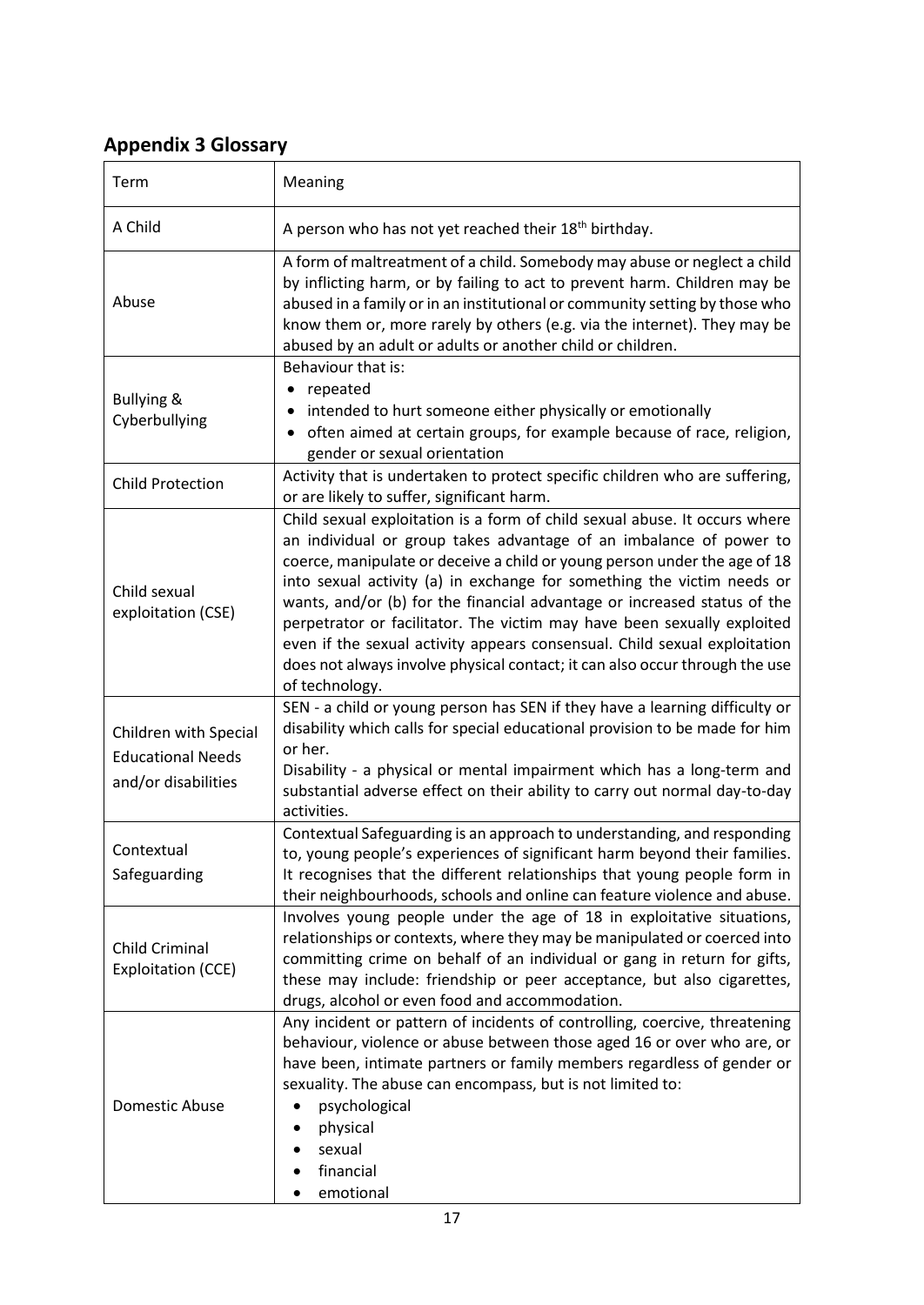| Term                                                                                                                                                                                                                                     | Meaning                                                                                                                                                                                                                                                                                                                                                                                                                                                                                                                                                                                                                                                                                                                                                                                                                                                                        |
|------------------------------------------------------------------------------------------------------------------------------------------------------------------------------------------------------------------------------------------|--------------------------------------------------------------------------------------------------------------------------------------------------------------------------------------------------------------------------------------------------------------------------------------------------------------------------------------------------------------------------------------------------------------------------------------------------------------------------------------------------------------------------------------------------------------------------------------------------------------------------------------------------------------------------------------------------------------------------------------------------------------------------------------------------------------------------------------------------------------------------------|
| Early Help                                                                                                                                                                                                                               | Early help means providing support as soon as a problem emerges, at any<br>point in a child's life, from the foundation years through to the teenage<br>years. Early help can also prevent further problems arising.                                                                                                                                                                                                                                                                                                                                                                                                                                                                                                                                                                                                                                                           |
|                                                                                                                                                                                                                                          | The persistent emotional maltreatment of a child such as to cause severe<br>and adverse effects on the child's emotional development. It may involve<br>conveying to a child that they are worthless or unloved, inadequate, or<br>valued only insofar as they meet the needs of another person.                                                                                                                                                                                                                                                                                                                                                                                                                                                                                                                                                                               |
| <b>Emotional Abuse</b>                                                                                                                                                                                                                   | It may include not giving the child opportunities to express their views,<br>deliberately silencing them or 'making fun' of what they say or how they<br>communicate. It may feature age or developmentally inappropriate<br>expectations being imposed on children. These may include interactions<br>that are beyond a child's developmental capability as well as<br>overprotection and limitation of exploration and learning, or preventing<br>the child participating in normal social interaction. It may involve seeing<br>or hearing the ill-treatment of another. It may involve serious bullying<br>(including cyberbullying), causing children frequently to feel frightened or<br>in danger, or the exploitation or corruption of children. Some level of<br>emotional abuse is involved in all types of maltreatment of a child,<br>although it may occur alone. |
| Female Genital<br>Mutilation (FGM)                                                                                                                                                                                                       | Female genital mutilation (FGM) is a procedure where the female genitals<br>are deliberately cut, injured or changed, but where there's no medical<br>reason for this to be done.                                                                                                                                                                                                                                                                                                                                                                                                                                                                                                                                                                                                                                                                                              |
|                                                                                                                                                                                                                                          | Defining a gang is difficult, they tend to fall into three categories; peer<br>groups, street gangs and organised crime groups. It can be common for<br>groups of children and young people to gather together in public places to<br>socialise, and although some peer group gatherings can lead to increased<br>antisocial behaviour and low level youth offending, these activities should<br>not be confused with the serious violence of a Street Gang.                                                                                                                                                                                                                                                                                                                                                                                                                   |
| Gangs & Youth<br>Violence                                                                                                                                                                                                                | A Street Gang can be described as a relatively durable, predominantly<br>street-based group of children who see themselves (and are seen by<br>others) as a discernible group for whom crime and violence is integral to<br>the group's identity.                                                                                                                                                                                                                                                                                                                                                                                                                                                                                                                                                                                                                              |
|                                                                                                                                                                                                                                          | An organised criminal group is a group of individuals normally led by adults<br>for whom involvement in crime is for personal gain (financial or<br>otherwise).                                                                                                                                                                                                                                                                                                                                                                                                                                                                                                                                                                                                                                                                                                                |
| Hate                                                                                                                                                                                                                                     | Hostility or prejudice based on one of the following things:<br>disability<br>race<br>religion<br>transgender identity<br>sexual orientation.                                                                                                                                                                                                                                                                                                                                                                                                                                                                                                                                                                                                                                                                                                                                  |
| Honour-based                                                                                                                                                                                                                             | Honour based violence is a violent crime or incident which may have been                                                                                                                                                                                                                                                                                                                                                                                                                                                                                                                                                                                                                                                                                                                                                                                                       |
| violence (HBV)                                                                                                                                                                                                                           | committed to protect or defend the honour of the family or community.                                                                                                                                                                                                                                                                                                                                                                                                                                                                                                                                                                                                                                                                                                                                                                                                          |
| Neglect is the persistent failure to meet a child's basic physical and/or<br>Neglect<br>psychological needs, likely to result in the serious impairment of the<br>child's health or development. Neglect may occur during pregnancy as a |                                                                                                                                                                                                                                                                                                                                                                                                                                                                                                                                                                                                                                                                                                                                                                                                                                                                                |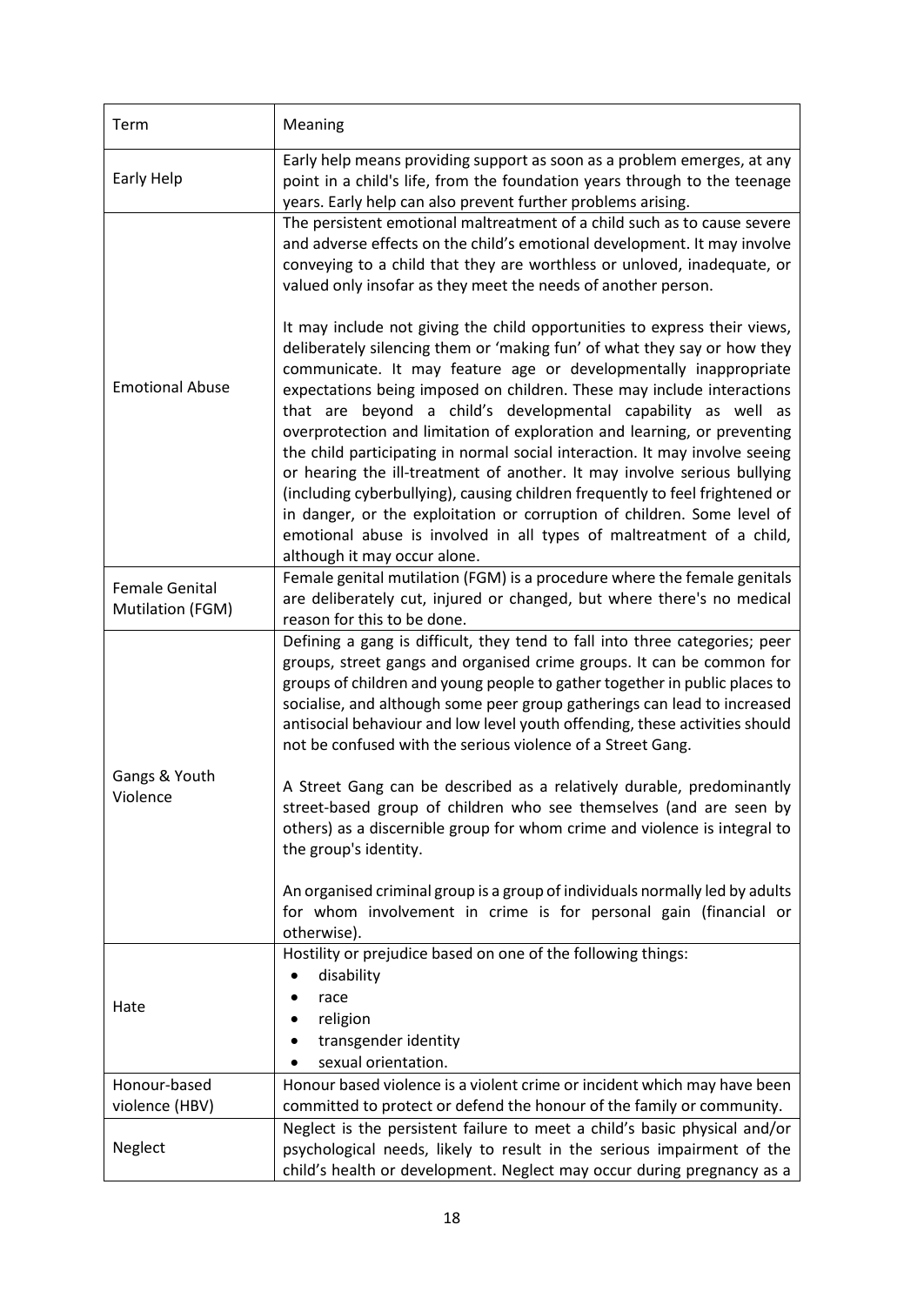| Term                                                     | Meaning                                                                                                                                                                                                                                                                                                                                                                                                                                                                                                                                                |
|----------------------------------------------------------|--------------------------------------------------------------------------------------------------------------------------------------------------------------------------------------------------------------------------------------------------------------------------------------------------------------------------------------------------------------------------------------------------------------------------------------------------------------------------------------------------------------------------------------------------------|
|                                                          | result of maternal substance abuse. Once a child is born, neglect may<br>involve a parent or carer failing to:<br>. Protect a child from physical and emotional harm or danger.<br>• Ensure adequate supervision (including the use of inadequate care-<br>givers).<br>• Ensure access to appropriate medical care or treatment.<br>. It may also include neglect of, or unresponsiveness to, a child's basic<br>emotional needs.                                                                                                                      |
| Peer on Peer Abuse                                       | Peer on peer abuse occurs when a young person is exploited, bullied<br>and/or harmed by their peers who are the same or similar age; everyone<br>directly involved in peer on peer abuse is under the age of 18.                                                                                                                                                                                                                                                                                                                                       |
| <b>Physical Abuse</b>                                    | A form of abuse which may involve hitting, shaking, throwing, poisoning,<br>burning or scalding, drowning, suffocating or otherwise causing physical<br>harm to a child. Physical harm may also be caused when a parent or carer<br>fabricates the symptoms of, or deliberately induces, illness in a child.                                                                                                                                                                                                                                           |
| <b>Private Fostering</b>                                 | A private fostering arrangement is one that is made privately (without the<br>involvement of a local authority) for the care of a child under the age of<br>16 years (under 18, if disabled) by someone other than a parent or close<br>relative, in their own home, with the intention that it should last for 28<br>days or more. (Close family relative is defined as a 'grandparent, brother,<br>sister, uncle or aunt' and includes half-siblings and step-parents; it does<br>not include great-aunts or uncles, great grandparents or cousins.) |
| Radicalisation &<br>Extremism                            | Radicalisation refers to the process by which a person comes to support<br>terrorism and forms of extremism leading to terrorism.<br>Extremism is vocal or active opposition to fundamental British values,<br>including democracy, the rule of law, individual liberty and mutual respect<br>and tolerance of different faiths and beliefs. We also include in our<br>definition of extremism calls for the death of members of our armed<br>forces, whether in this country or overseas.                                                             |
| <b>Relationship Abuse</b>                                | Teen relationship abuse consists of the same patterns of coercive and<br>controlling behaviour as domestic abuse. These patterns might include<br>some or all of the following: sexual abuse, physical abuse, financial abuse,<br>emotional abuse and psychological abuse.                                                                                                                                                                                                                                                                             |
| Safeguarding and<br>promoting the<br>welfare of children | protecting children from maltreatment;<br>preventing impairment of children's health or development;<br>ensuring that children grow up in circumstances consistent with<br>the provision of safe and effective care; and<br>taking action to enable all children to have the best outcomes.                                                                                                                                                                                                                                                            |
| Sexting                                                  | Sexting is when someone shares sexual, naked or semi-naked images or<br>videos of themselves or others, or sends sexually explicit messages.<br>They can be sent using mobiles, tablets, smartphones, and laptops - any<br>device that allows you to share media and messages.                                                                                                                                                                                                                                                                         |
| Sexual Abuse                                             | Involves forcing or enticing a child or young person to take part in sexual<br>activities, not necessarily involving a high level of violence, whether or not<br>the child is aware of what is happening. The activities may involve physical<br>contact, including assault by penetration (for example rape or oral sex) or<br>non-penetrative acts such as masturbation, kissing, rubbing and touching<br>outside of clothing.                                                                                                                       |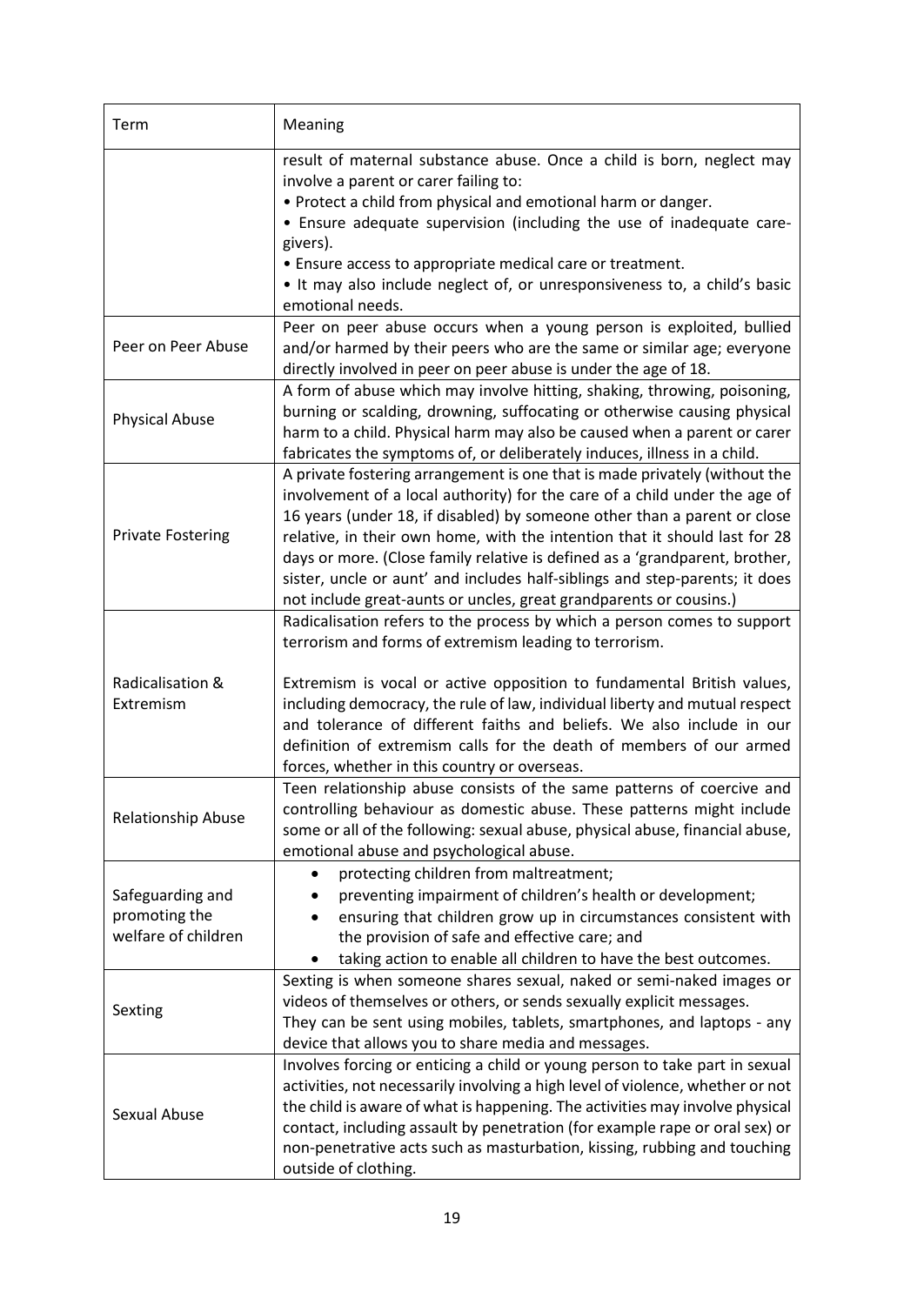| Term                                  | Meaning                                                                                                                                                                                                                                                                                                                                                                                                                                                                                                                                                                                                                                                                                                |
|---------------------------------------|--------------------------------------------------------------------------------------------------------------------------------------------------------------------------------------------------------------------------------------------------------------------------------------------------------------------------------------------------------------------------------------------------------------------------------------------------------------------------------------------------------------------------------------------------------------------------------------------------------------------------------------------------------------------------------------------------------|
|                                       | They may also include non-contact activities, such as involving children in<br>looking at, or in the production of, sexual images, watching sexual<br>activities, encouraging children to behave in sexually inappropriate ways,<br>or grooming a child in preparation for abuse (including via the internet).<br>Sexual abuse is not solely perpetrated by adult males. Women can also<br>commit acts of sexual abuse, as can other children                                                                                                                                                                                                                                                          |
| Sexual harassment<br>between children | When referring to sexual harassment we mean 'unwanted conduct of a<br>sexual nature' that can occur online and offline. Sexual harassment is likely<br>to: violate a child's dignity, and/or make them feel intimidated, degraded<br>humiliated and/or create a hostile, offensive or sexualised<br>or<br>environment, and can include: sexual comments, sexual jokes or taunting,<br>online sexual harassment or physical behaviour such as deliberately<br>brushing against someone.                                                                                                                                                                                                                 |
| Sexual violence<br>between children   | When referring to sexual violence we are referring to sexual offences<br>under the Sexual Offences Act 2003 <sup>3</sup> .<br>Sexual violence offences include: rape, assault by penetration and sexual<br>assault.                                                                                                                                                                                                                                                                                                                                                                                                                                                                                    |
| Trafficking                           | Trafficking in persons shall mean the recruitment, transportation,<br>transfer, harbouring or receipt of persons, by means of the threat or use<br>of force or other forms of coercion, of abduction, of fraud, of deception,<br>of abuse of power or of a position of vulnerability or of the giving or<br>receiving of payments or benefits to achieve the consent of a person<br>having control of another person, for the purpose of exploitation.<br>Exploitation shall include, at a minimum, the exploitation of the<br>prostitution of others or other forms of sexual exploitation, forced labour<br>or services, slavery or practices similar to slavery, servitude or removal of<br>organs. |

<sup>&</sup>lt;sup>3</sup> [Legislation.gov](https://www.legislation.gov.uk/ukpga/2003/42/contents)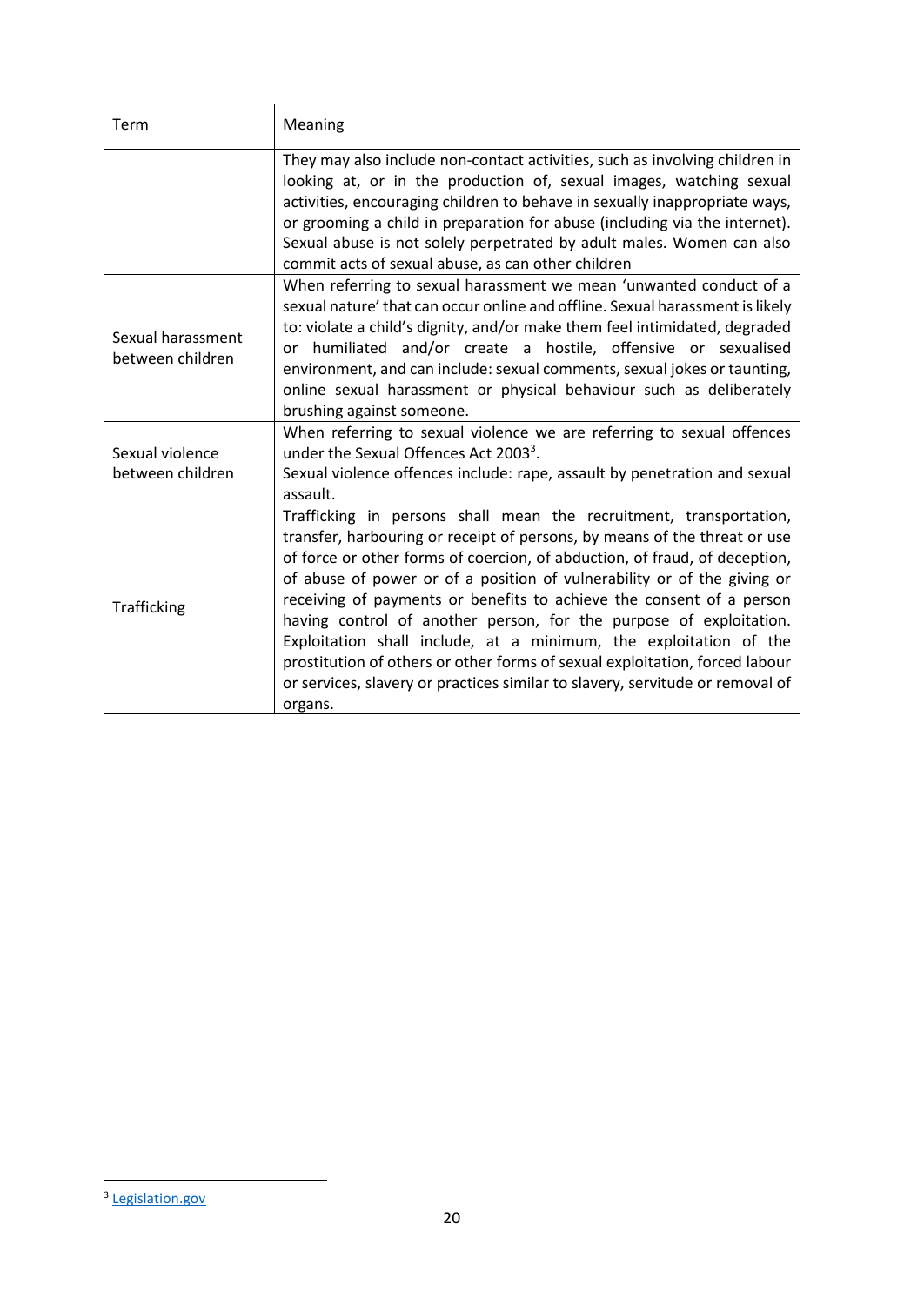## **Appendix 4 Safeguarding Concerns Flowchart**



Last updated November 2019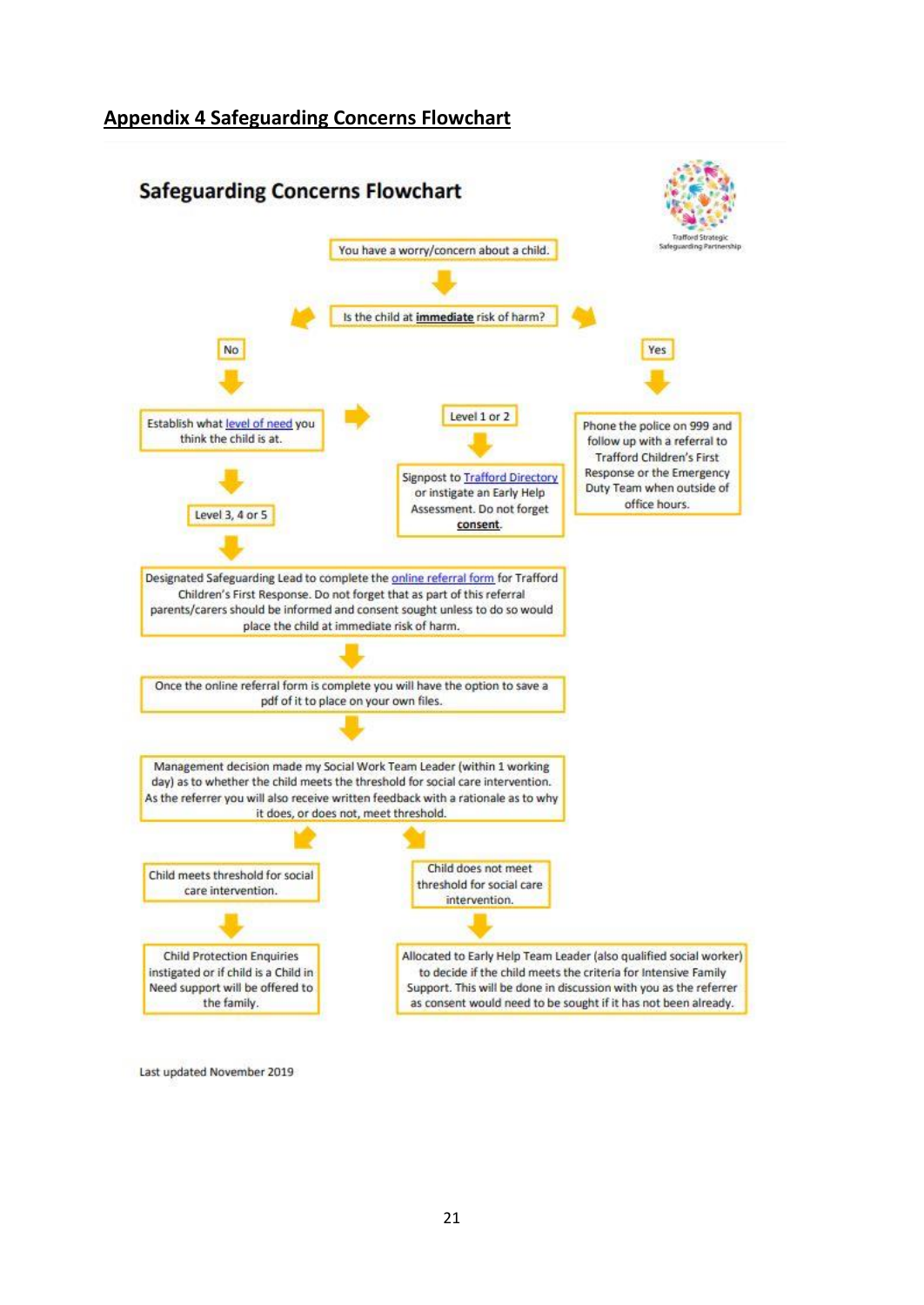**Appendix 5 Operation Encompass Flowchart**



Safeguarding Partnershi

Police attend an incident of Domestic Abuse

Details of perpetrator, victim and all children who usually reside at the address (whether present during the DA incident or not) are recorded. 'Voice of the Child' is recorded



The Police Officer who attended the of their shift



Every effort will be made to ensure this notification is sent before 09:00. In instances where the Police Officer does not send the notification to the GMP, the Safeguarding Team are continuing to send these



Designated Safeguarding Lead and/or strategy

Working strategy may include checking the child's records for recent concerns, discussion with child's teacher, providing overt or silent support.

If you are concerned the child is being subjected to or has been subject to significant harm, you should inform Children's Social Care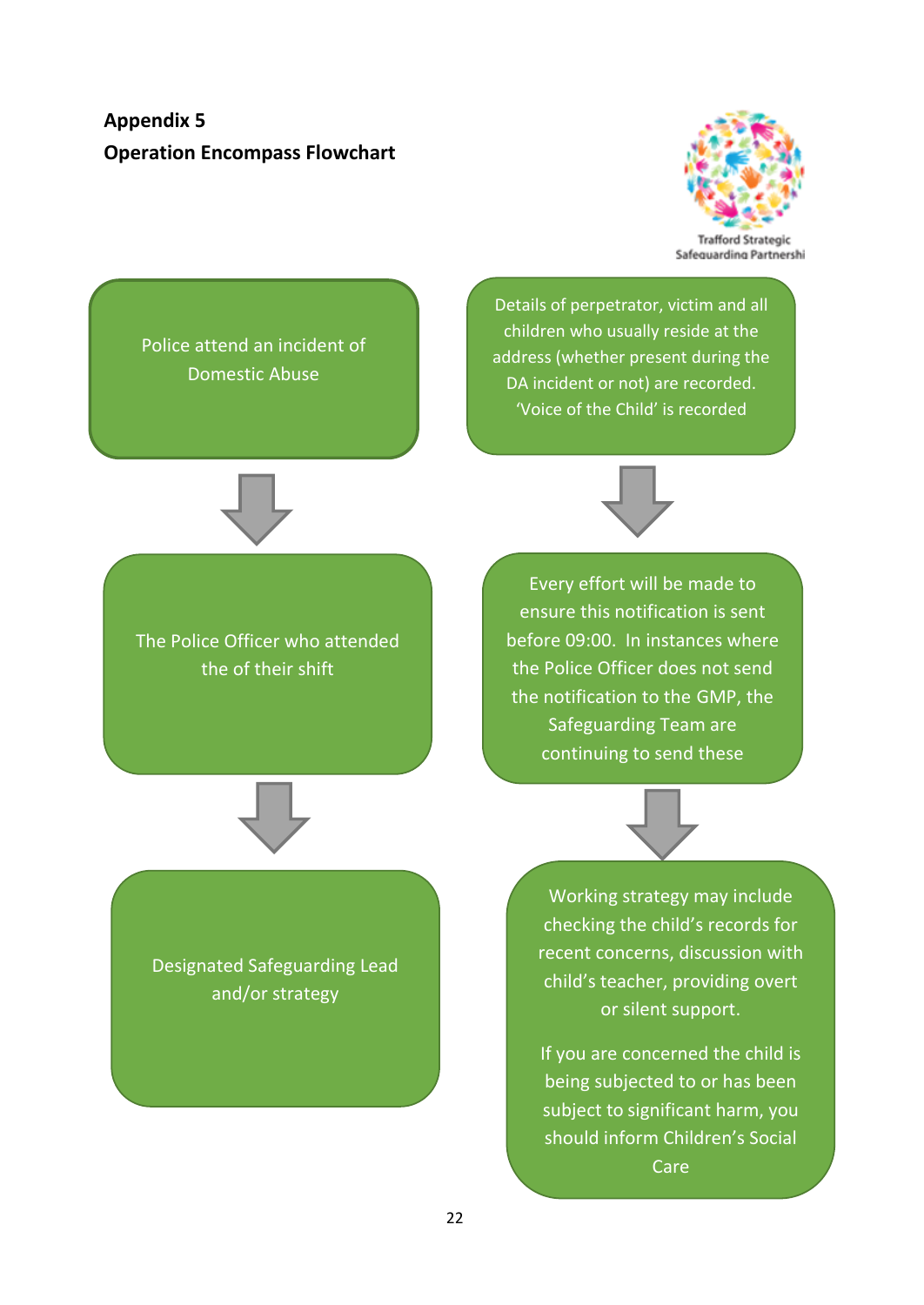## **Appendix 6 DfE flowchart on DBS checks and barred list checks**